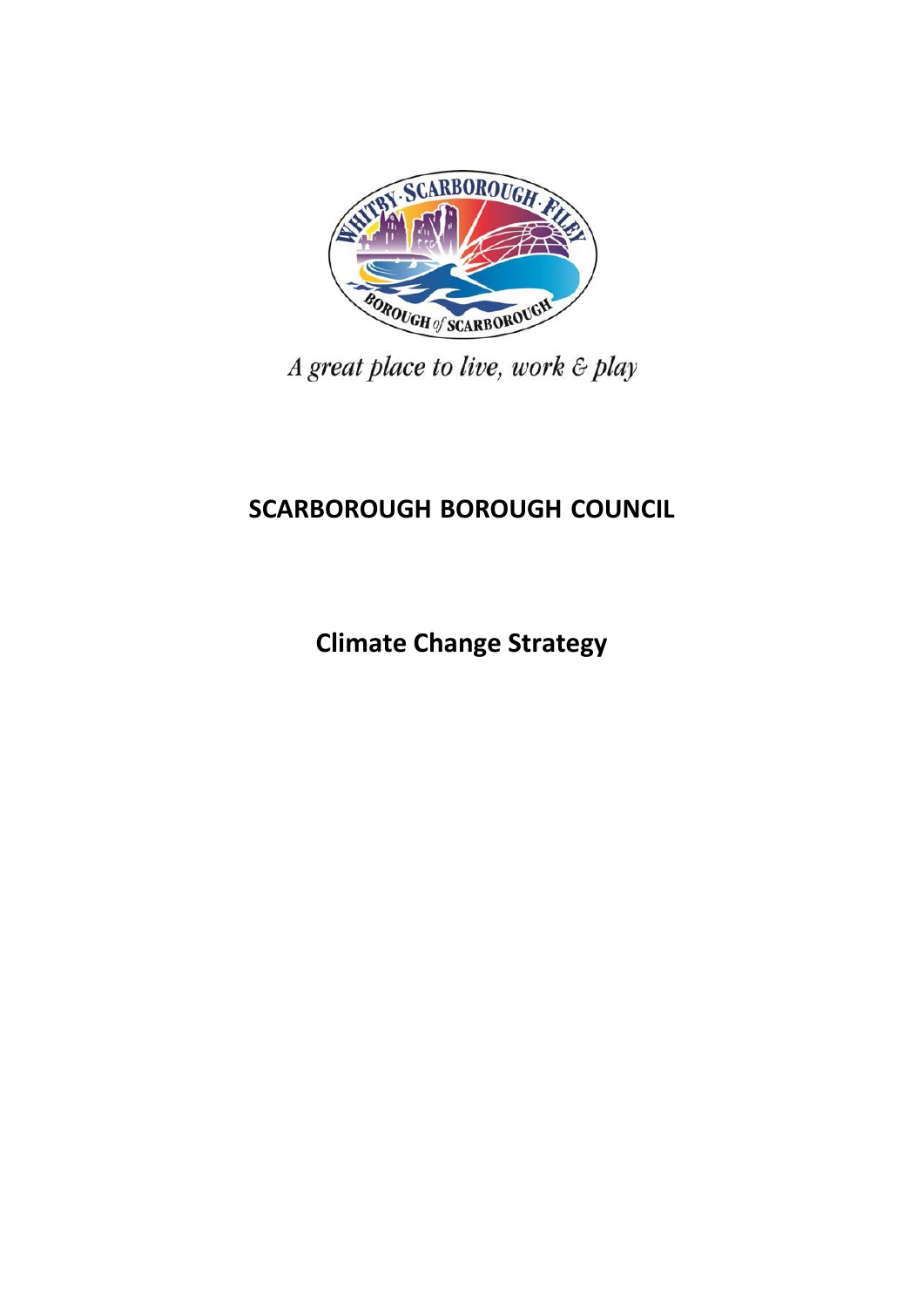# **DOCUMENT CONTROL**

| <b>Author</b>                  | <b>Harry Baross</b>                         |
|--------------------------------|---------------------------------------------|
| Owner                          | Climate Change and Carbon Reduction Officer |
| <b>Protective Marking</b>      | NOT PROTECTIVELY MARKED                     |
| <b>Cabinet Approval Date</b>   | 20 July 2021                                |
| <b>Council Approval Date</b>   |                                             |
| <b>Policy Date/Period</b>      |                                             |
| <b>Policy Review Frequency</b> | Annually                                    |

#### **REVIEW HISTORY**

| <b>Date</b> | <b>Reviewed By</b> | <b>Version</b> | <b>Any Revisions?</b> |
|-------------|--------------------|----------------|-----------------------|
|             |                    |                |                       |
|             |                    |                |                       |
|             |                    |                |                       |
|             |                    |                |                       |
|             |                    |                |                       |

# **REVISION HISTORY (only required where changes made)**

| <b>Date</b> | <b>Revised By</b> | <b>Version</b> | Description of<br><b>Revision</b> |
|-------------|-------------------|----------------|-----------------------------------|
|             |                   |                | <b>Creation of Policy</b>         |
|             |                   |                |                                   |
|             |                   |                |                                   |
|             |                   |                |                                   |

# **DOCUMENT REVISION APPROVALS**

| <b>Version</b>        | Approval | <b>Date</b>  |
|-----------------------|----------|--------------|
| 1.0                   | Cabinet  | 12 July 2021 |
| 1.0                   | Council  |              |
| 1.1                   | Cabinet  |              |
| 1 <sub>1</sub><br>. . | Council  |              |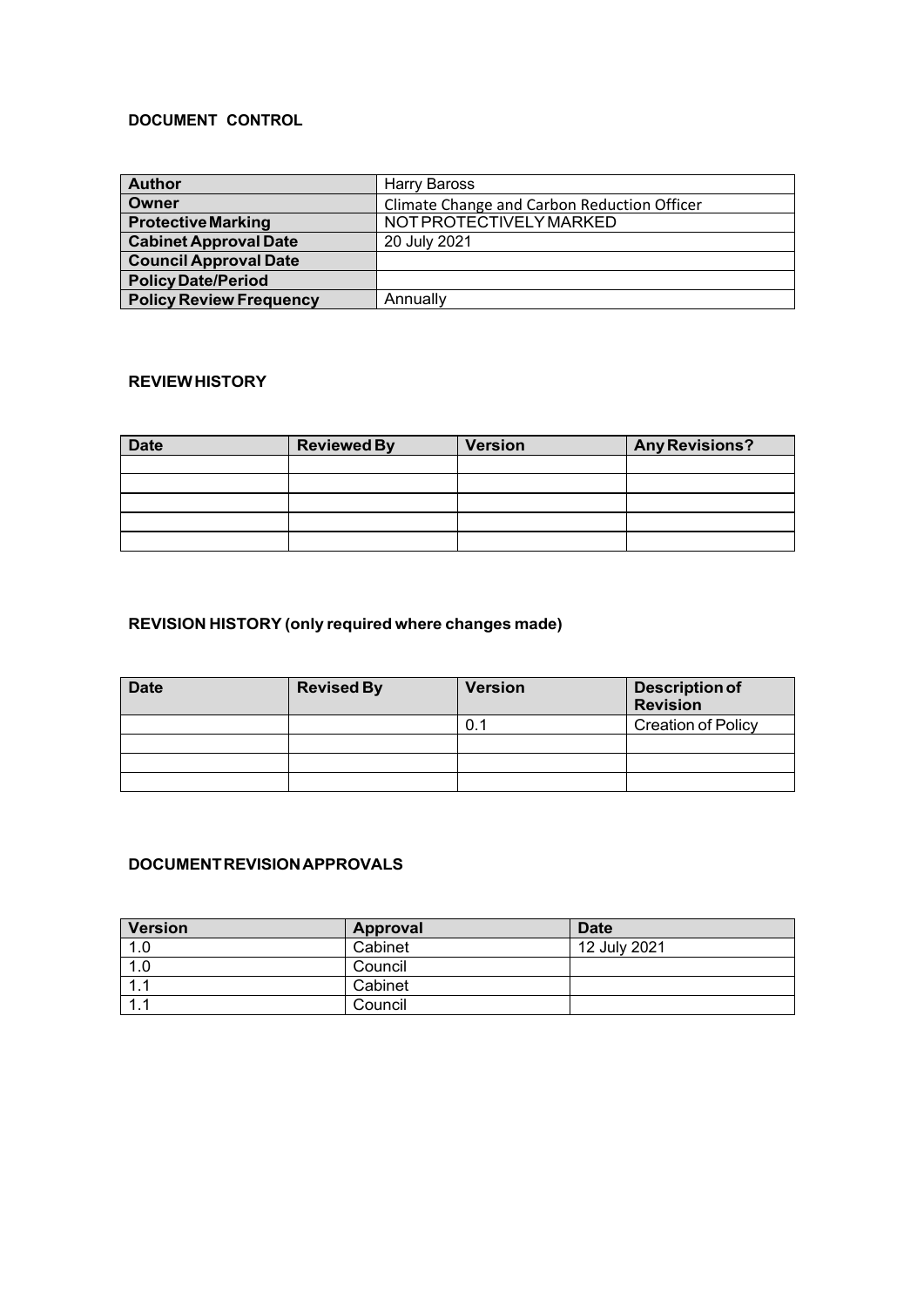### **1. Introduction**

 life have caused an unprecedented rapid warming of the atmosphere that is posing a severe threat among some of the harmful impacts that are brought by climate change and will worsen if action is Climate change is widely regarded as one of the greatest threats to humanity today and for many decades to come. The greenhouse gases released in association with almost every aspect of modern to human lives and ways of life. Rising sea levels, stronger storms, and more potent heatwaves are not taken to limit the amount of carbon dioxide ( $CO<sub>2</sub>$ ) and other greenhouse gases (GHGs) in the atmosphere.

Climate change is caused by actions at a global, national, and local scale – from international aviation, to electricity generation, to commuting to work. As such, action must also be taken at global, national, and local scales. Governments across the globe have recognised the threat of climate change and 191 parties signed the Paris Agreement in 2016 that set the ambition to keep warming at a maximum of 1.5°C, with each nation pledging targets of emission reductions for the global target of net zero. The UK government first passed the Climate Change Act in 2008, putting emission reduction into law, and in 2019 set a legal target of net zero emissions by 2050. In 2019, Scarborough Borough Council passed a motion to declare a Climate Emergency and pledge to do everything within the Council's power to make the Borough of Scarborough carbon neutral by 2030.

This strategy document builds on this declaration, outlining the objectives and actions that will underpin this ambition. It is born from a thorough understanding of GHG emissions associated with the Council's actions, from how we heat our buildings to how we shape the Borough in our policies. We recognise that our actions alone will not lead to a carbon neutral Borough and so we commit to working with a range of partners to deliver and build upon this strategy including local communities, businesses, third sector organisations, the Local Enterprise Partnership, other local and regional Councils, and central Government. We also acknowledge that additional funding from the Government on large‐scale and Council‐led projects, such as decarbonising buildings and enhancing the public transport offering, will be required to meet our ambitions and so call for and would welcome such additional support.

Our ambitions can be separated into two categories: the Council's own operational emissions, and the emissions of the Borough that the Council can influence. We fully recognise the need for the Council to 'get its own house in order' by eradicating GHG emissions in our operations wherever possible. From fuelling our vehicles to procuring goods, we will aim to minimise our emissions as much as possible to demonstrate strong local leadership and provide us with the experience to share with others throughout the Borough in their own decarbonisation journeys. The Council also recognises that our policies and actions help shape the emissions of the Borough, from our planning decisions to community engagement, and so will work to embed decarbonisation into every decision, action, and policy.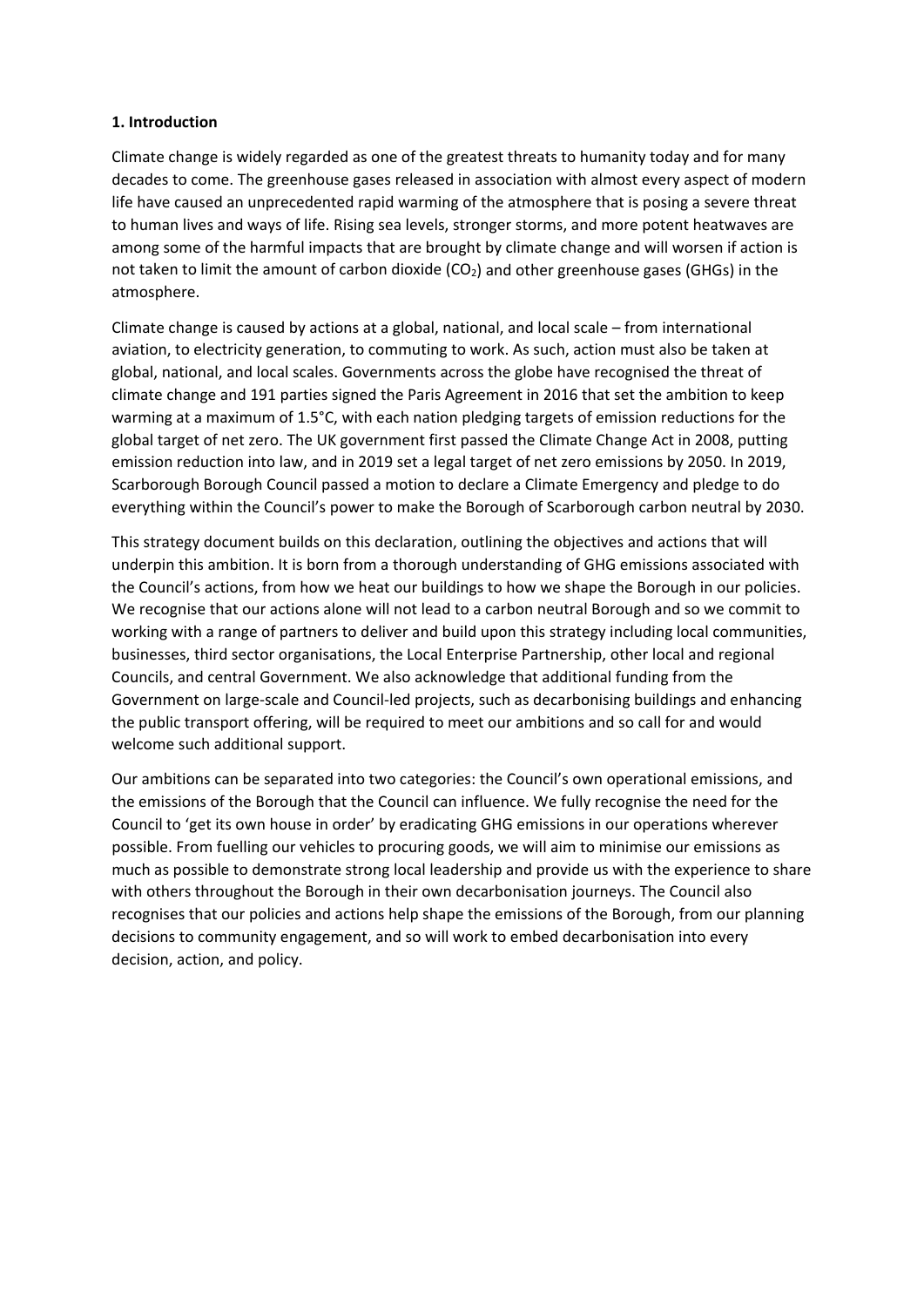### **2. Where we are now**

To understand how to most effectively strive towards carbon neutrality, we must first understand the current state of emissions in the Council and the Borough. As such, the Council recently completed a carbon audit of its operations for the year 2019/20, assessing the emissions associated with our actions across our sites and vehicles where we pay the bills, shown below.

 losses in the supply of electricity, and the supply and treatment of water as Scope 3 emissions as these are the most measurable factors. We also recognise that staff commuting and the emissions dioxide equivalent' (tCO<sub>2</sub>) which equates the six main greenhouse gases to the equivalent impact of In line with international standards, the Council's emissions have been separated out into scopes of differing levels of control. Scope 1 refers to the fuel the Council directly burns. Scope 2 refers to the emissions associated with the electricity we use. Scope 3 can refer to a range of other Council operational activities that are associated with GHG emissions. The Council have adopted the framework of the Local Government Association and reported on staff business travel in private cars, embedded in the goods we procure will also have significant contributions to our carbon footprint, but are unable to effectively estimate these. Emissions are reported in the unit 'tonnes of carbon carbon dioxide in the atmosphere.

| <b>Scope</b>          | <b>Emission Source</b>             | tCO <sub>2</sub> e |
|-----------------------|------------------------------------|--------------------|
| Scope 1               | <b>Council Fleet and Equipment</b> | 1,208.90           |
|                       | <b>Gas Heating</b>                 | 516.02             |
| Scope 2               | Electricity                        | 674.02             |
| Scope 3               | <b>Business Travel</b>             | 65.25              |
|                       | <b>Electricity Losses</b>          | 57.22              |
|                       | Water                              | 62.07              |
|                       | <b>Gross Emissions</b>             | 2,583.48           |
| <b>Carbon Offsets</b> |                                    | 0                  |
| <b>Green Tariff</b>   |                                    | 731.25             |
|                       | <b>Net Emissions</b>               | 1,852.23           |

*Scarborough Borough Council carbon footprint 2019/20.* 

 emitted from the gas boilers that heat many Council buildings. While electricity use and supply for business travel in private cars in 2019/20, which resulted in the emission of over 65tCO<sub>2</sub>e. The The largest contributor to the Council's carbon footprint is the fuel we burn in our fleet vehicles and equipment at  $1,209$ tCO<sub>2</sub>e. The council has over 140 fleet vehicles, the majority of which are diesel fuel, and several petrol powered pieces of equipment such as leaf blowers. Over  $500tCO_2e$  are losses are associated with over  $730tCO<sub>2</sub>e$ , the Council procures electricity on a 100% renewable energy tariff and so can report net zero emissions from electricity. Staff travelled over 240,000 miles supply and treatment of water across our sites, including parks, public conveniences, and offices is associated with the emission of  $62tCO<sub>2</sub>e$ .

 While the Council cannot calculate the GHG impact of each of its local policies and actions, the decarbonisation actions for the wider Borough. This data is produced annually by the Department for Business, Energy and Industrial Strategy (BEIS) with a two-year lag and only accounting for CO<sub>2</sub> overall carbon footprint of the Borough is a useful insight into how the Council should focus its (thus missing up to 20% of emissions associated with other GHGs).

In 2018, the Borough's  $CO<sub>2</sub>$  emissions stood at 512ktCO<sub>2</sub>, or around 4.7tCO<sub>2</sub> per person, which is slightly lower than the national average of  $5.2$ tCO<sub>2</sub> and significantly lower than the Yorkshire and Humber average of  $6.5tCO<sub>2</sub>$ . The single largest source of these emissions was the burning of gas to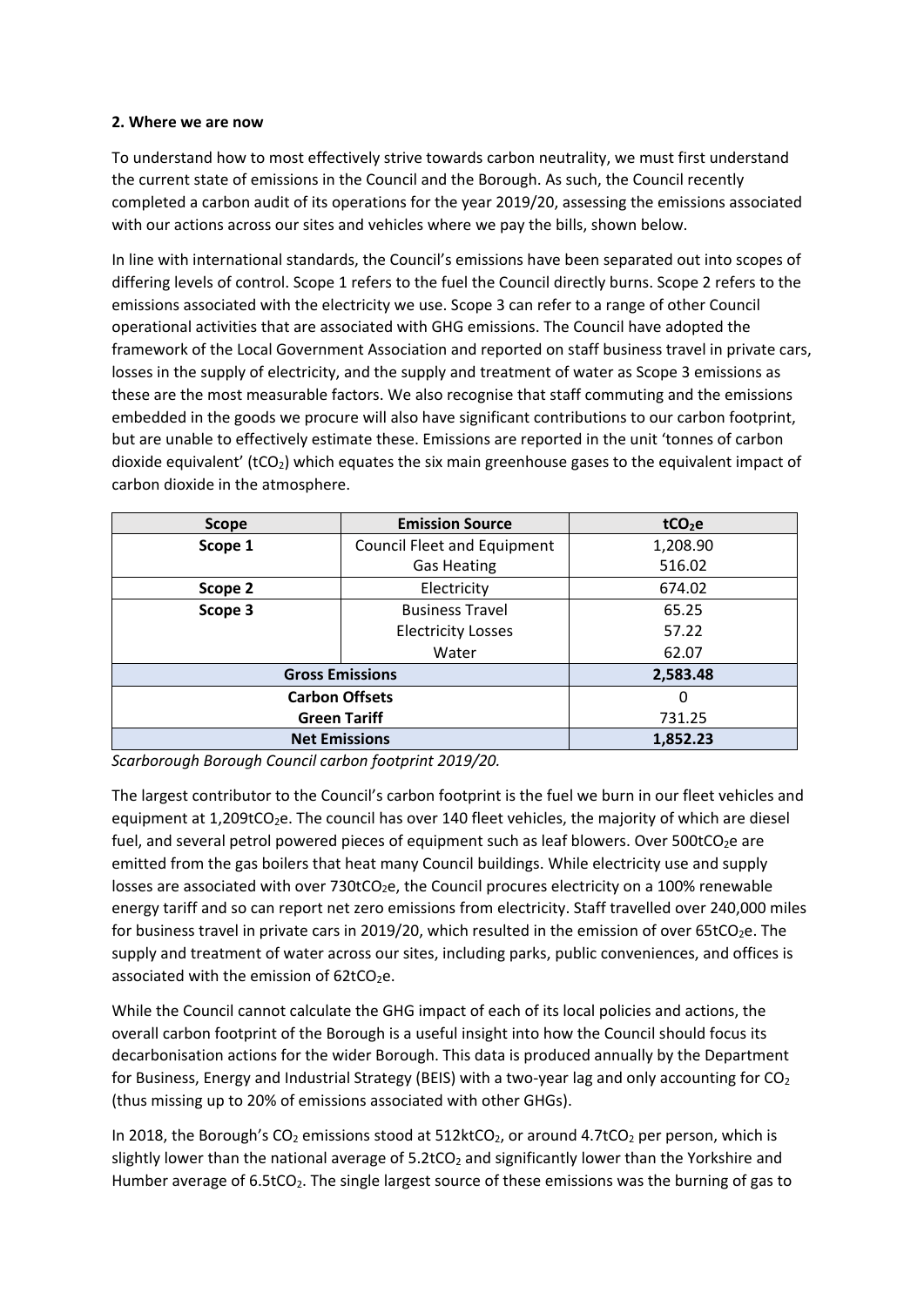heat domestic properties, while significant contributions were also made from electricity use and gas burning in the industrial and commercial sector, and from transport along both A roads and minor roads. Our forests and grasslands sequestered over 83ktCO<sub>2</sub>.

While every year is different for a range of reasons, there is a clear downward trend with the Borough's emissions falling by over  $300$ ktCO<sub>2</sub> (37.3%) since 2005. This has been driven mainly by decarbonisation of the national electricity grid and energy efficiency measures, but also by less  $CO<sub>2</sub>$ emissions from gas heating and greater insulation. Transport emissions in the Borough have remained largely the same over the thirteen years, while the net carbon sequestration from land use and forestry (LULUCF) has almost doubled.



*Source: BEIS UK Local Authority and regional carbon dioxide national statistics: 2005 to 2018.*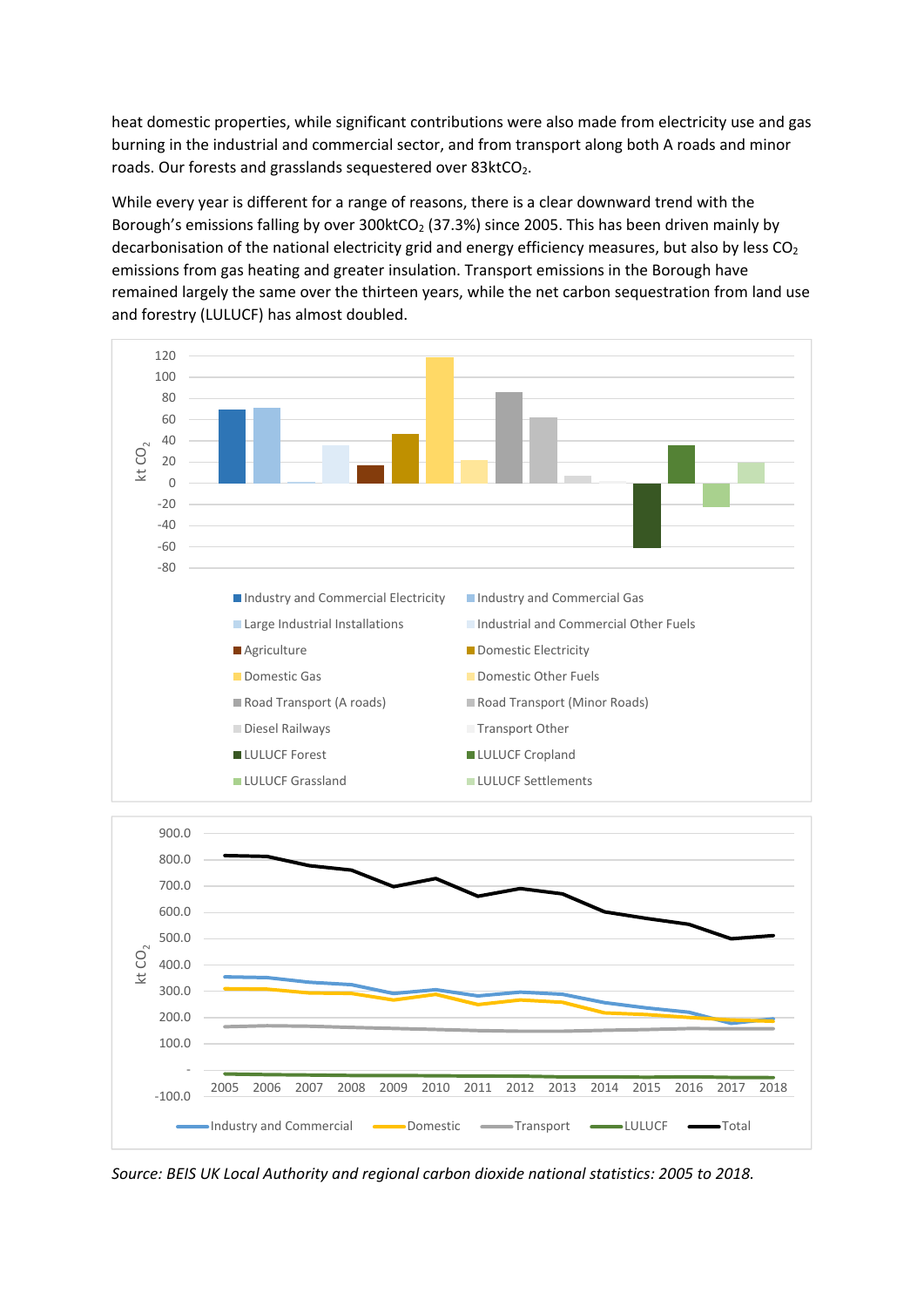### **3. Measures to reduce the Council's operational carbon footprint**

The Council recognises that the GHG emissions of the Borough most within its power to reduce are those of its own operations. The following five strategic objectives and associated actions are thus aimed at achieving carbon neutrality across the Council's operations wherever possible by 2030.

# **3.1 Decarbonise the Council's fleet and equipment through a planned electric and hydrogen transition.**

As the Council's largest source of operational emissions, our fleet poses the greatest opportunity for reducing our carbon footprint, but also poses significant challenges. With over half of these emissions from the use of HGVs, there is great uncertainty over how much decarbonisation can take place and at what pace. A forward looking and planned approach is thus necessary to ensure we deliver the changes that can be made as soon as they are able to be made.

To deliver effective change in this area, the Council must work to maintain a strong level of knowledge around the possibilities of electric vehicle (EV) use and the potential use of hydrogen powered vehicles. We will work to maintain an awareness of the current and upcoming zeroemission vehicle market, so a decarbonisation plan for every vehicle is in place prior to its renewal date, ensuring we procure the best vehicle for the role that both represents value for money and lowers emissions.

 required to maintain an electric and hydrogen fleet through thorough market research, reviews of We must also ensure that we have the infrastructure and skills to progress with this decarbonisation, otherwise we risk there being zero emission vehicles on the market that we cannot procure. We will develop a deep understanding of the costs, infrastructure, maintenance, and driving skills that are vehicles as they are procured, and engagement with other public sector partners.

The Council is aware that there is a current lack of electric HGVs and larger commercial vans that have the capability to perform on the necessary long and hilly routes across the Borough. This approach must therefore be long-term in its understanding of innovations in the EV market and the developing hydrogen vehicle market as costs change. While the market for zero emission larger vehicles develops, the Council will maintain its driver training and route optimisations that ensure vehicles are driven efficiently, lowering the emissions they produce.

Similar forward planning will also be vital to decarbonising the petrol equipment used by the Council. The Council will assess the scope to reduce use of equipment such as grass cutting and hedge trimming, while maintaining an awareness of the electric market to transition to electric equipment as soon as possible.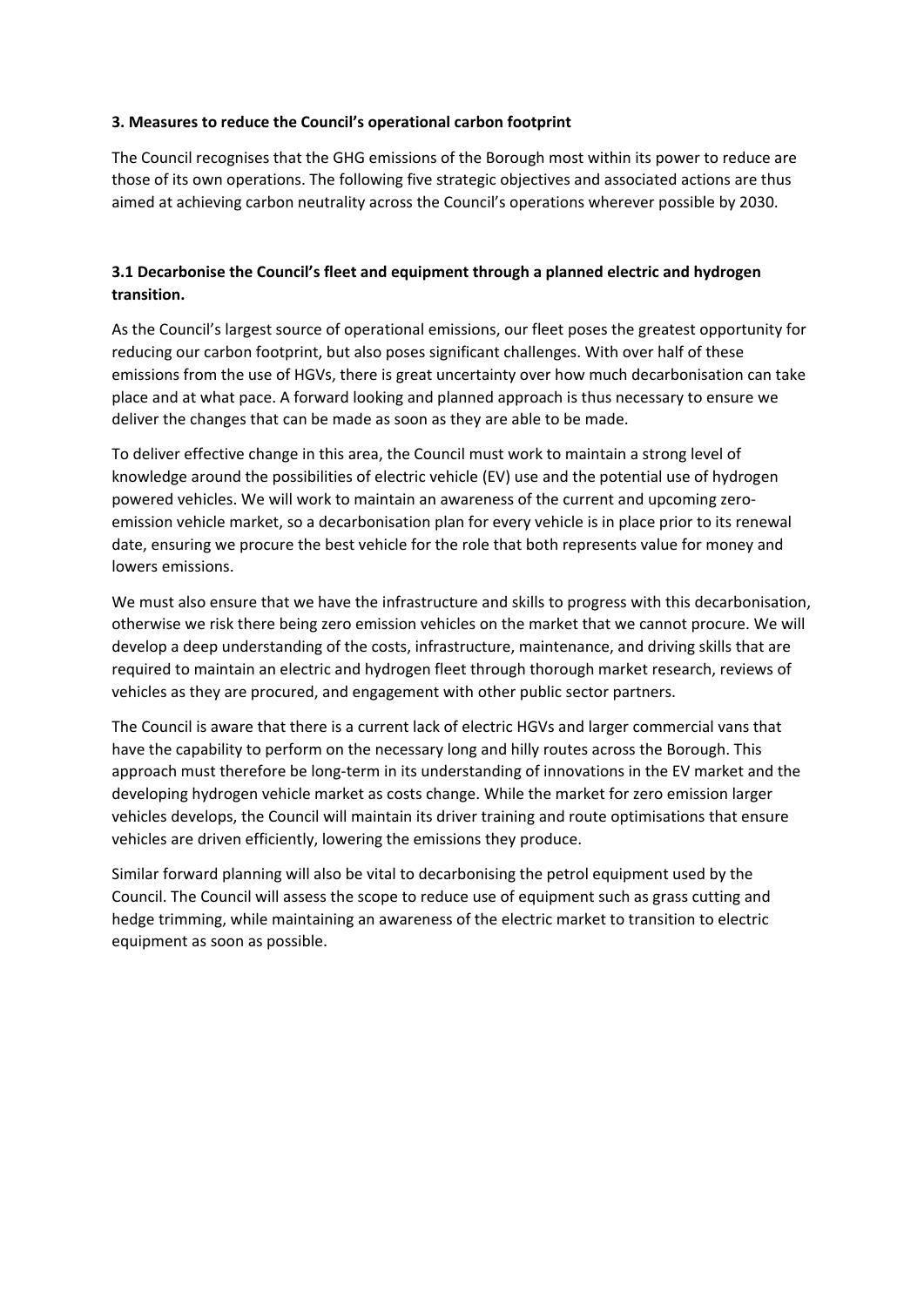# **Actions to decarbonise the Council's fleet and equipment through a planned electric and hydrogen transition**

| Ref    | Action                                                     | Department  | Timescale   |
|--------|------------------------------------------------------------|-------------|-------------|
| 3.1.1  | Identify which fleet vehicles can and cannot be suitably   | Transport   | 2021/22     |
|        | replaced by currently available EVs and identify the life- |             | and ongoing |
|        | time costs.                                                |             |             |
| 3.1.2  | Ensure suitable fleet vehicles are replaced by EVs at the  | Transport;  | Ongoing     |
|        | next renewal point wherever practicable.                   | Corporate   |             |
|        |                                                            | Procurement |             |
| 3.1.3  | Review the use of current fleet EVs to guide future use    | Transport   | 2021/22     |
|        | and procurement.                                           |             |             |
| 3.1.4  | Develop a strong understanding and skill base for the      | Transport   | 2021/22     |
|        | maintenance of EVs.                                        |             | and ongoing |
| 3.1.4  | Develop an understanding of the future need, feasibility   | Transport   | 2021/22     |
|        | and costs of EV charging points for fleet vehicles.        |             | and ongoing |
| 3.1.5  | Engage partner organisations, including other councils     | Transport   | 2021/22     |
|        | and public bodies, to discuss EV charging partnerships.    |             | and ongoing |
| 3.1.6  | Develop an understanding of the hydrogen vehicle and       | Transport   | 2021/22     |
|        | infrastructure market and its future potential.            |             | and ongoing |
| 3.1.7  | Maintain regular driving assessments to ensure most        | Transport   | Ongoing     |
|        | efficient driving practices.                               |             |             |
| 3.1.8  | Conduct regular route reviews to maximise route            | Transport   | Ongoing     |
|        | efficiency.                                                |             |             |
| 3.1.9  | Identify the costs of procuring and using electric park    | Parks       | Ongoing     |
|        | equipment to replace petrol fuelled equipment, e.g.        |             |             |
|        | hedge trimmers.                                            |             |             |
| 3.1.10 | Review the trial of electric park equipment, assessing     | Parks       | 2021/22     |
|        | efficacy, cost, ease of use, emissions, and learning       |             |             |
|        | opportunities.                                             |             |             |
| 3.1.11 | Ensure park equipment is replaced by electric equipment    | Parks       | 2021/22     |
|        | at the next renewal point wherever practicable.            |             | and ongoing |
| 3.1.12 | Investigate the impact of reduced cutting frequencies,     | Parks       | 2022/23     |
|        | including a business case for cut-and-collect mowing       |             |             |
|        | machinery.                                                 |             |             |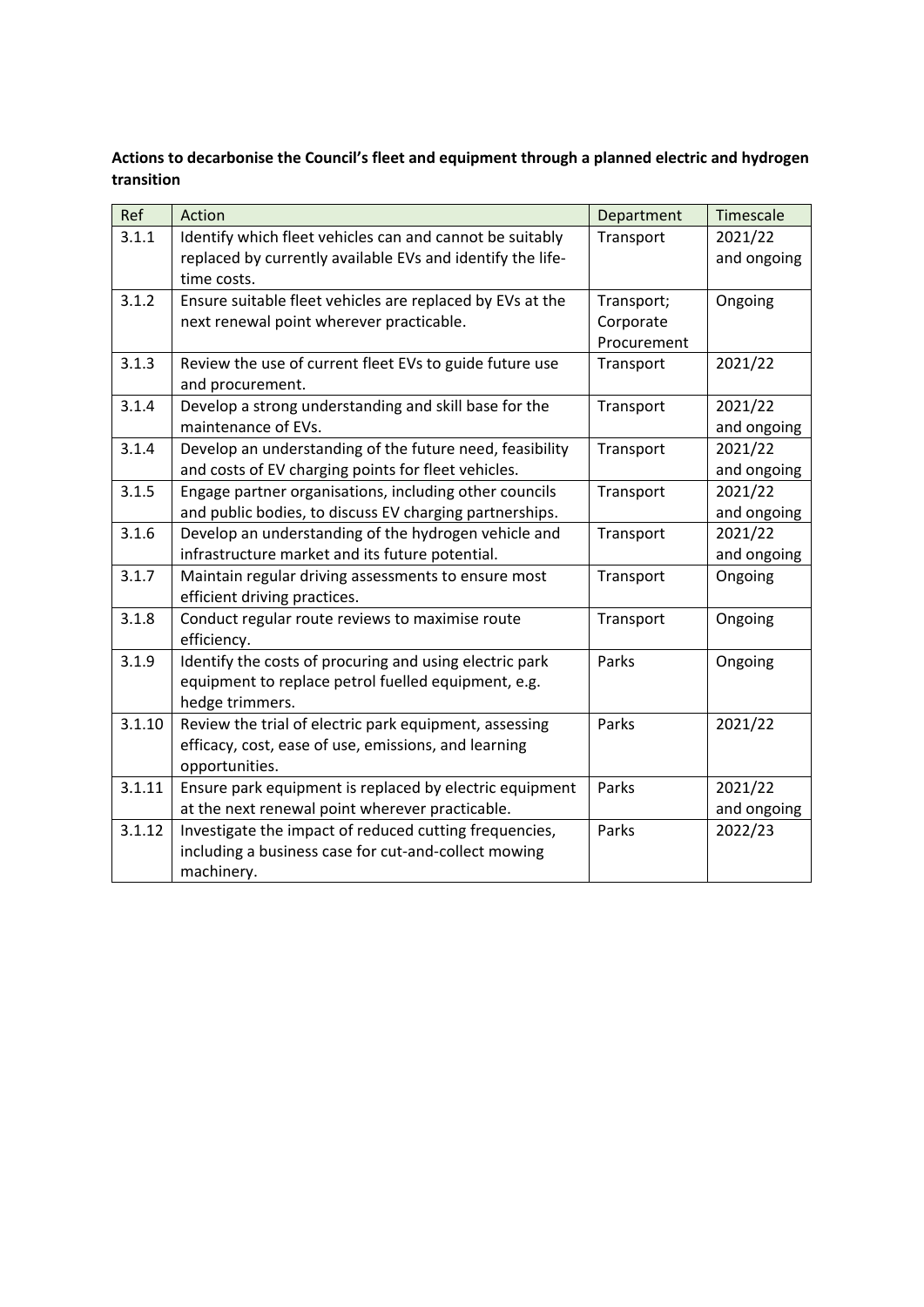### **3.2 Decarbonise the Council estate through energy efficiency measures and utilising green energy.**

The Council currently operates 14 properties that are heated with gas boilers, which contributes over a quarter to the Council's carbon footprint. Decarbonising these buildings requires an overhaul of heating systems to renewable energy, likely from ground source or air source heat pumps and their associated changes such as larger radiators. Such a transition should also be coupled by retrofit measures, such as loft insulation and improved glazing, to ensure a whole‐building approach that not only results in using renewable energy but less energy.

Such a transition can be difficult to plan and expensive to execute, with renewable systems alone often costing over £100,000. Thorough plans must thus be developed for each property to ensure the most appropriate suite of measures that maximise energy efficiency and cost savings. These expensive changes to numerous buildings will likely require the use of external funding, so these plans must be in place to apply for funding opportunities such as the Public Sector Decarbonisation Scheme.

 good practice that the Council aims to continue into the future, there are further actions that can be done to reduce energy usage and generate our own renewable energy to lessen the load on the In 2019/20 the Council consumed over 2.6million kWh of electricity across it operations, including office sites, public lighting, and community sites. The Council is currently provided with electricity on a 100% green energy tariff and so this energy use can be regarded as carbon neutral. While this is national grid and ensure carbon neutral electricity for the future.

The Council has undergone a range of energy efficiency measures over the last several years, from purchasing more efficient office equipment to transitioning lighting to LED. This approach should continue as both a move to save energy and to save money. As working from home is likely to increase after the pandemic, the use of office electricity will inevitably decline but the Council will ensure the energy efficient tips and equipment are also embedded into working practices of those working away from the office.

There is also the potential for the Council to generate its own renewable electricity. At present, no Council buildings generate their own electricity. There may be untapped potential for some Council buildings to utilise rooftop solar PV or small scale wind to generate their own electricity, reducing the burden on the national grid, ensuring renewable electricity into the future, and potentially delivering cost savings. There may also be the potential for a large Council site to be converted into a solar farm to power the Council's electricity use, and potentially supply green energy to local communities. The feasibilities of both these scales of generation are unknown and should be explored.

 to grey water harvesting for every water usage, there are efficiency measures that can be The Council offices, parks, public conveniences and other sites also require large amounts of water supply and treatment. While there are efficacy and safety issues that prevent a complete transition implemented across Council operations and water harvesting will be reviewed where it is safe and feasible.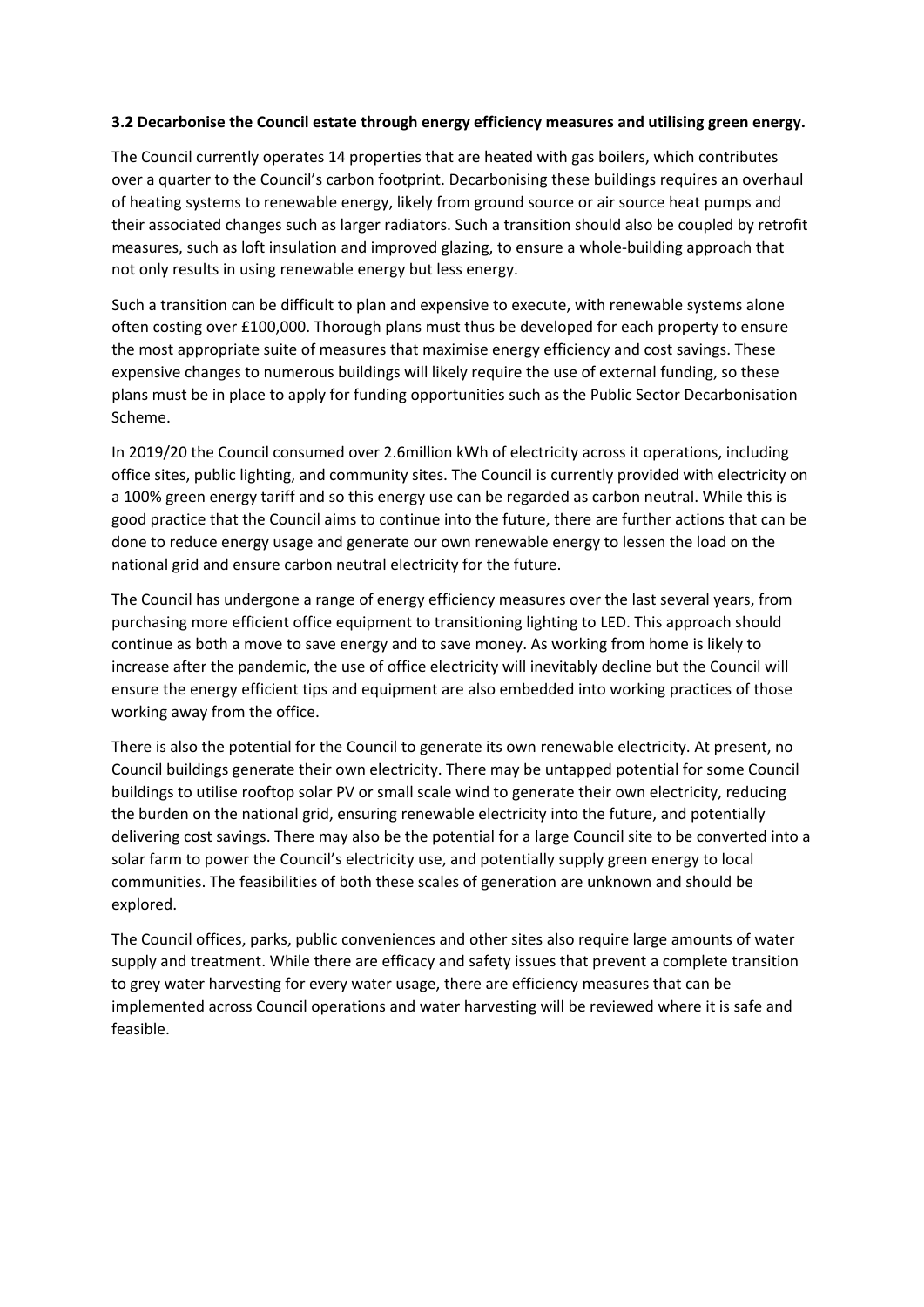**Actions to decarbonise the Council estate through energy efficiency measures and utilising green energy**

| Ref   | Action                                                                                                                                                                                                                               | Department                                                          | Timescale |
|-------|--------------------------------------------------------------------------------------------------------------------------------------------------------------------------------------------------------------------------------------|---------------------------------------------------------------------|-----------|
| 3.2.1 | Conduct an audit of the heated operational properties,<br>identifying the current state of energy losses and the<br>capacity for retrofit works and installation of renewable<br>heating systems.                                    | Asset<br>Management                                                 | Ongoing   |
| 3.2.2 | Develop a priority list of operational decarbonisation<br>actions, accounting for cost, carbon savings, and future<br>work patterns.                                                                                                 | Asset<br>Management                                                 | 2021/22   |
| 3.2.3 | Develop whole-building approach decarbonisation plans<br>for high-priority buildings, including a business case and<br>funding proposal for the Public Sector Decarbonisation<br>Scheme and other relevant external funding schemes. | Asset<br>Management                                                 | Ongoing   |
| 3.2.4 | Maintain procurement of a 100% green energy electricity<br>tariff.                                                                                                                                                                   | Asset<br>Management;<br>Corporate<br>Procurement                    | Ongoing   |
| 3.2.5 | Continue the current work to improve energy efficiency<br>across Council cites, including the conversion to LED<br>lighting.                                                                                                         | Asset<br>Management                                                 | Ongoing   |
| 3.2.6 | Identify the potential to generate low-carbon electricity<br>on Council buildings, including identifying sites suitable for<br>rooftop solar PV.                                                                                     | Asset<br>Management                                                 | 2022/23   |
| 3.2.7 | Explore the potential for a solar farm on large Council<br>sites.                                                                                                                                                                    | Asset<br>Management;<br><b>Estates and</b><br><b>Strategic Land</b> | 2022/23   |
| 3.2.8 | Explore the efficacy of water efficiency and water<br>harvesting technologies for office restrooms and public<br>conveniences.                                                                                                       | Asset<br>Management                                                 | 2021/22   |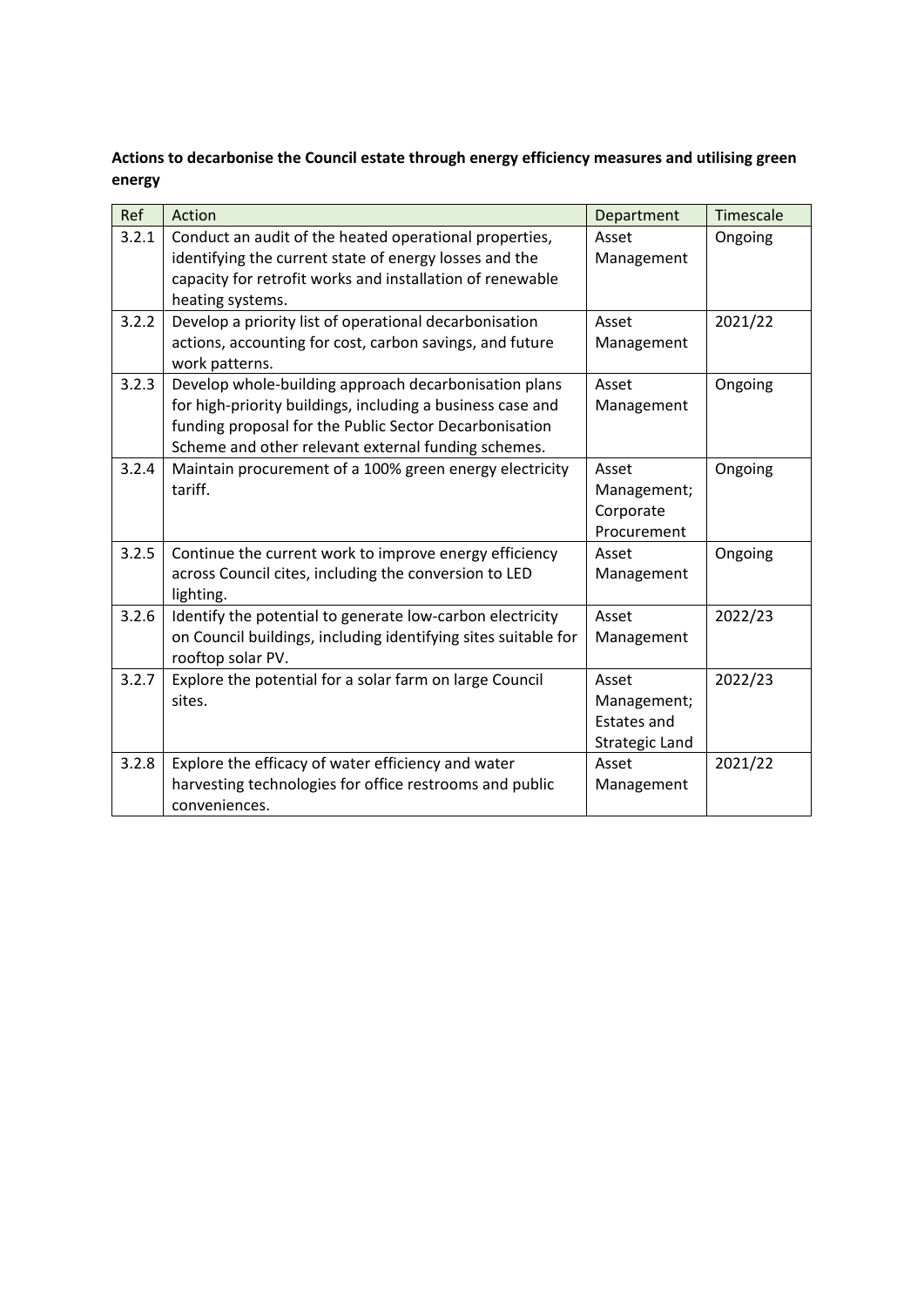### **3.3 Promote zero emission transport in staff business travel and commuting.**

As an organisation that encourages our staff and councillors to engage with the public and partner organisations, business travel in personal vehicles is to be expected. However, the Council does wish to affect change to the 242,541 miles of business travel in 2019/20, which resulted in the emissions of 62tCO2e. The first priority should be to reduce mileage where that does not impede our interactions with others and so the Council will encourage the continued use of virtual meetings with external partners where most effective.

 ensuring that this is the first option for any business travel and car travel is to be made only when For the remaining mileage the Council will further promote active travel and public transport, this is not feasible. Reducing emissions from this last resort car travel will come from the Council encouraging this travel in EVs. The Council does not currently have a dedicated fleet of pool cars for business travel, so the option of a fleet of EV pool cars will be explored once new working patterns have been established following the return to work from the pandemic.

 EV ownership and explore the role of workplace charging points to further encourage uptake. The Council will also seek to encourage its staff and councillors to increase uptake of EVs, which will reduce emissions associated with both business travel and commuting. As a source of information for our employees and members, we will disseminate information around the costs and benefits of

 the preferred mode of commuting and explore how the current cycle‐to‐work scheme can be members and examining a potential carpool scheme could provide an alternative for those unable to The Council recognises the wide ranging benefits of active travel and will continue to promote this as improved to increase its usage. Staff and councillors will also be encouraged to commute using public transport where this is available but distances are too far for active travel. The Council are keen to portray transport to work alone in a private car as the last resort for employees and commute through active or public transport.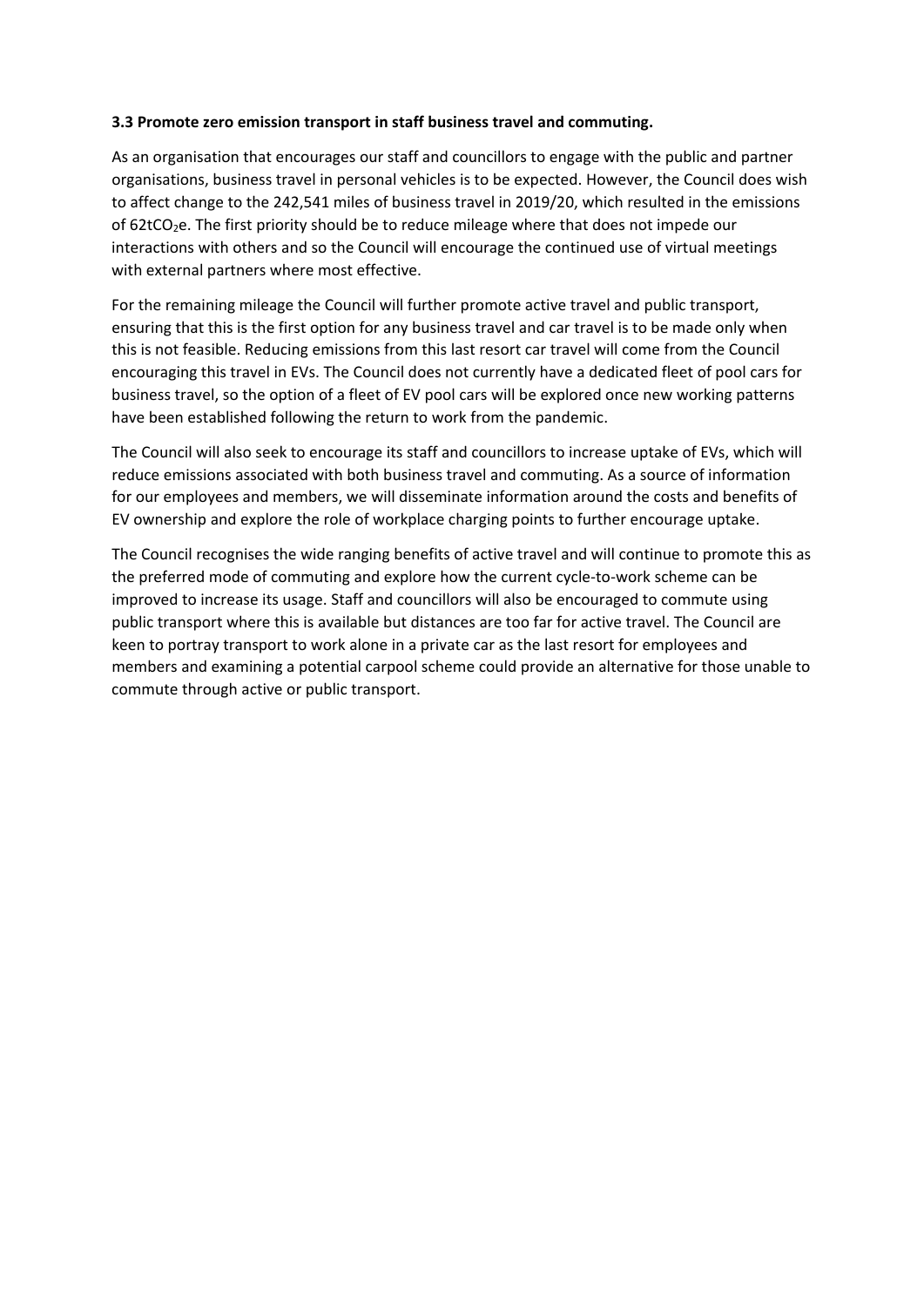| Ref   | Action                                                                                                                                                  | Department                      | Timescale              |
|-------|---------------------------------------------------------------------------------------------------------------------------------------------------------|---------------------------------|------------------------|
| 3.3.1 | Continue to promote virtual meetings with external<br>partners in place of travelling to meeting sites.                                                 | All                             | Ongoing                |
| 3.3.2 | Explore the potential of procuring EV pool cars for<br>business travel.                                                                                 | Transport                       | 2022/23                |
| 3.3.3 | Promote public transport as the first option for business<br>travel.                                                                                    | All                             | Ongoing                |
| 3.3.4 | Ensure minimising commuting and business travel is<br>prominent in discussions around future agile working<br>patterns.                                 | All                             | Ongoing                |
| 3.3.5 | Encourage the uptake of EVs by staff and councillors in<br>communications, including sharing experiences from<br>staff members who currently own an EV. | Communications                  | 2021/22<br>and ongoing |
| 3.3.6 | Explore the feasibility and demand for workplace EV<br>charging at office car parks.                                                                    | Asset<br>Management;<br>Parking | 2022/23                |
| 3.3.7 | Explore the demand and potential for cycle storage at<br>Council offices.                                                                               | Asset<br>Management             | 2022/23                |
| 3.3.8 | Explore the potential for e-bikes to be included in the<br>renewal of the cycle-to-work scheme.                                                         | <b>Human</b><br>Resources       | 2021/22                |
| 3.3.9 | Develop an understanding of the possibilities of carpool<br>schemes as new ways of working are established.                                             | Human<br>Resources              | 2022/23                |

# **Actions to promote zero emission transport in staff business travel and commuting**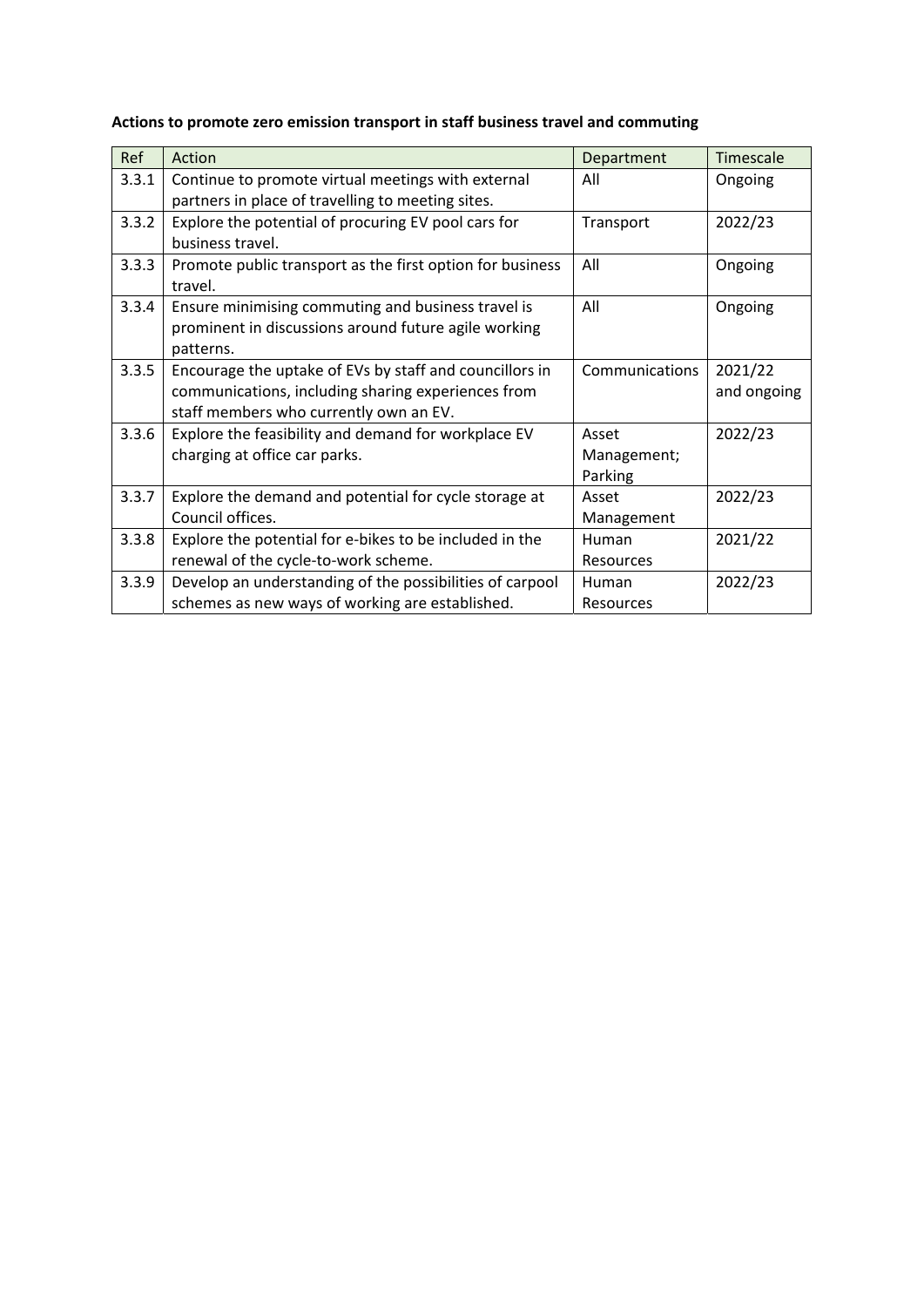# **3.4 Minimise emissions embedded in the procurement and consumption of goods and services.**

Assessing the emissions associated with every good and service procured by the Council is impossible, although it is common for procurement emissions to represent around 80% of an organisation's carbon footprint. Likewise, it is also impossible to prescribe that everything procured is net zero as GHG emissions are too embedded in modern life. However, the Council can adopt a sustainable procurement strategy that ensures the emissions embedded in the things we buy are fully considered.

 Such a strategy must embed the idea that consumption should be minimised where possible, from simple building designs to eradicating single use plastics wherever possible. Key officers should be made aware of the relevant sustainability concepts in their areas of procurement, and suitable sustainability statements and criteria embedded in relevant tender documents. To ensure the suppliers are ready and able to help progress this focus they should be engaged at the earliest opportunity to discuss the necessary and possible areas of sustainability the Council seeks, including the encouragement of local services to minimise travel emissions and support local business.

 The disposal of goods we procure must also be done with reuse and recycle as first priorities. Goods no longer needed by the Council but still in serviceable condition should be sold or donated wherever possible, and those items that must be disposed of should be recycled as much as possible.

| Ref   | Action                                                    | Department     | Timescale   |
|-------|-----------------------------------------------------------|----------------|-------------|
| 3.4.1 | Adopt an official sustainable procurement strategy.       | Corporate      | 2021/22     |
|       |                                                           | Procurement    |             |
| 3.4.2 | Develop a sustainable procurement training toolkit for    | Corporate      | 2021/22     |
|       | key procuring officers.                                   | Procurement    |             |
| 3.4.3 | Expand the requirement for sustainability statements in   | Corporate      | 2021/22     |
|       | tenders for all relevant procurement.                     | Procurement    | and ongoing |
| 3.4.3 | Ensure circular economy and sustainability principles are | Corporate      | 2021/22     |
|       | included in pre-tender market engagement.                 | Procurement    | and ongoing |
| 3.4.4 | Ensure local suppliers are engaged and encouraged to      | Corporate      | 2021/22     |
|       | tender for suitable projects.                             | Procurement    | and ongoing |
| 3.4.5 | Eliminate single use plastic in the Council wherever      | Corporate      | Ongoing     |
|       | possible.                                                 | Procurement    |             |
| 3.4.6 | Encourage officers and members to recycle goods in        | Communications | Ongoing     |
|       | Council offices.                                          |                |             |
| 3.4.7 | Seek to donate any unused but still usable goods to local | All            | Ongoing     |
|       | organisations.                                            |                |             |

# **Actions to minimise emissions embedded in the procurement and consumption of goods and services**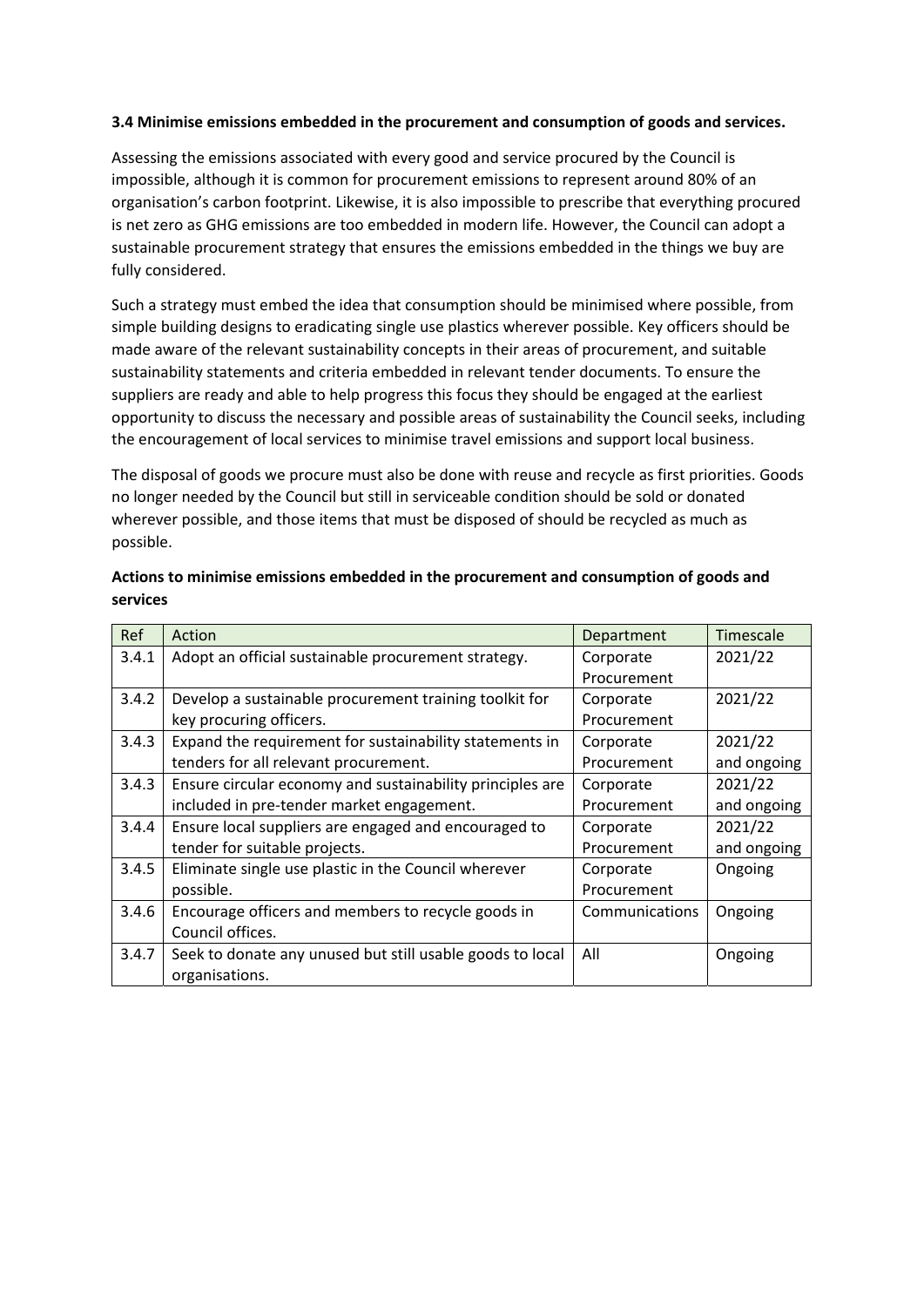### **3.5 Embed net zero thinking into every aspect of the Council's culture.**

To ensure that these actions to reduce the Council's operational emissions are successful, it is imperative that climate change and sustainability thinking becomes fully embedded into the culture of the Council. Climate change issues must be considered in each and every decision of each and every service within the Council for our ambitions to be met.

 been considered and being included in a network of officers to share best practice and spur each All officers and members should be able to undergo climate change training to ensure they are fully aware of the needs of climate action and what they can do to support this. Green champions in every team will bolster this awareness, being the person in each service ensuring climate change has other on. This will be enhanced by officers and members being able to see how their actions are impacting the emissions of the Council and so the Council carbon footprint will be assessed and displayed on the website regularly so the impact of every mile walked or light switched off can be seen.

Developing clear targets, indicators, and assessments will also drive this further, providing managers and officers with clear understanding of what they can and should do. This should include an awareness of the limits of the Council, with fleet and estate decarbonisation strategies being used to set a future target for gross emissions and the role of carbon offsetting.

| Ref   | Action                                                    | Department       | Timescale   |
|-------|-----------------------------------------------------------|------------------|-------------|
| 3.5.1 | Introduce climate change training modules for staff and   | Human            | 2021/22     |
|       | members.                                                  | <b>Resources</b> |             |
| 3.5.2 | Introduce 'Green Champions' into each team who act as     | All              | 2021/22     |
|       | champions of sustainability in the service and share      |                  |             |
|       | experiences and highlight best practice.                  |                  |             |
| 3.5.3 | Publish the Council carbon footprint every six months to  | Economic         | 2021/22     |
|       | show progress.                                            | Development      | and ongoing |
|       |                                                           | and              |             |
|       |                                                           | Regeneration     |             |
| 3.5.4 | Explore the possibility of introducing sustainability key | Performance      | 2021/22     |
|       | performance indicators for service managers.              | and              |             |
|       |                                                           | Governance       |             |
| 3.5.5 | Seek agreement as to the future role of offsetting in     | All              | 2022/23     |
|       | reducing Council emissions.                               |                  |             |
| 3.5.6 | Develop a Climate Change Impact Assessment tool for use   | Performance      | 2021/22     |
|       | in the Council's decision making process.                 | and              |             |
|       |                                                           | Governance       |             |

 **Actions to embed net zero thinking into every aspect of the Council's culture**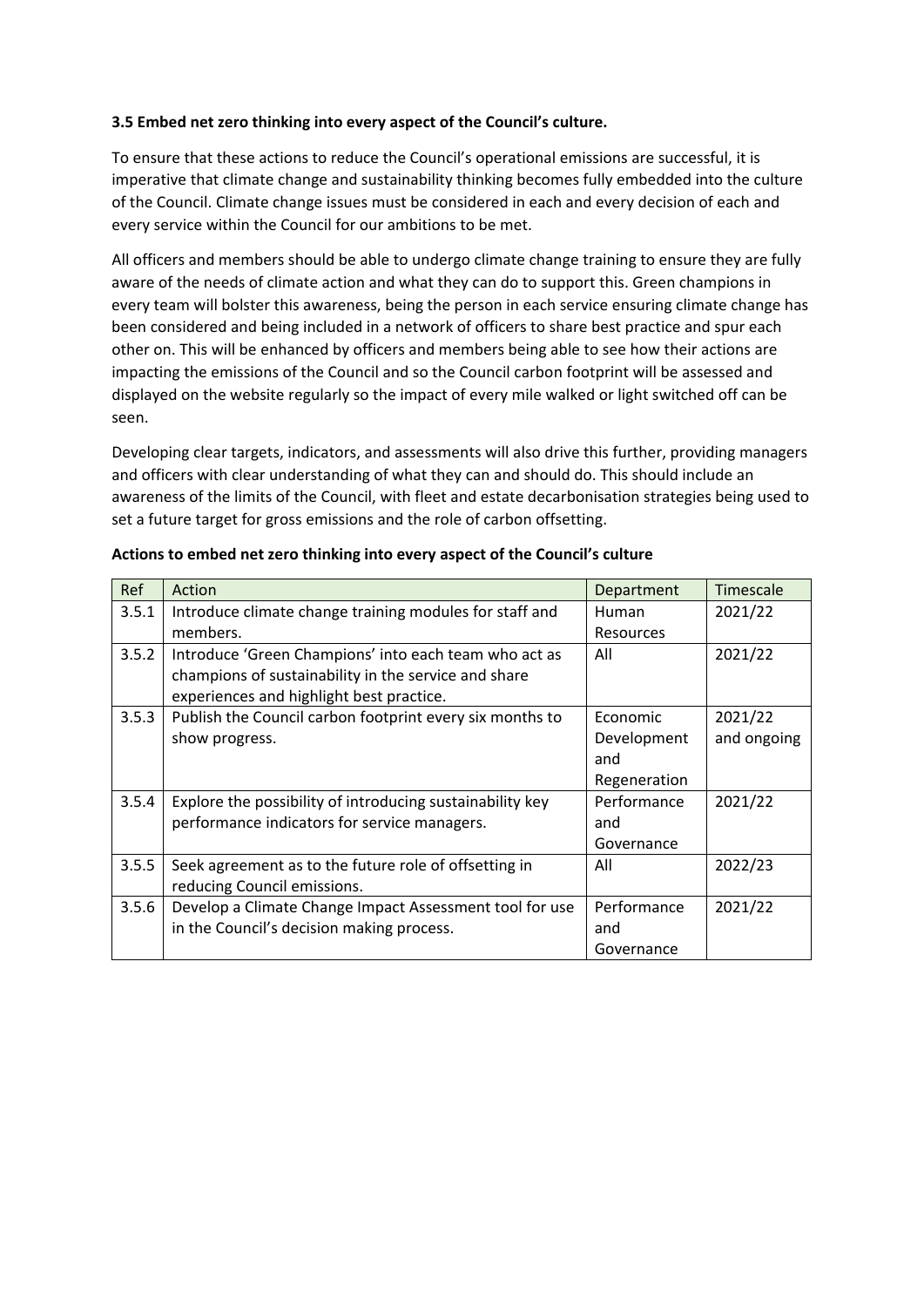### **4. Measures to reduce the Borough's carbon footprint.**

 The Council acknowledges that it cannot control all the emissions of the wider Borough. Our local emissions are influenced by a range of factors including global economics, Government policy, County Council actions, and individual choices. However, the Council is committed to ensuring all of its policies, decisions, and actions that help shape emissions in our Borough will be made with the ambition of decarbonisation. The following four strategic objectives and associated actions are thus aimed at utilising all the power of local government to help the Borough achieve carbon neutrality by 2030.

# **4.1 Minimise and decarbonise the energy use in properties within the Borough.**

 done at a local level to reduce energy demands. This has the important co‐benefit of reducing costs The energy that powers and heats the buildings in the Borough, whether industrial, commercial, or residential, is a significant source of GHG emissions. Particularly, the single highest source of local emissions is domestic gas heating. While the national electricity grid, and to a lesser extent the national gas grid, has made significant steps towards decarbonisation, there is still much that can be to businesses and residents, helping tackle the significant local challenge of fuel poverty.

The first step to understand how the Council can aid in decarbonising this area is to understand it. A thorough mapped assessment of the supply and use of energy within the Borough is a crucial starting block to understand how we can develop a local area energy plan, which can guide the policies of the Council and its partners in providing focussed support to key sectors and key locations, and may provide the holistic knowledge required for novel actions such as district heating.

 Council can make a definitive impact in the buildings that it owns but does not operate by including every effort should be made to ensure this service is fully used. An inevitable challenge for the Borough will be transitioning to renewable heating sources. The retrofitting in future lease arrangements. The experiences of the Council decarbonising its own estate can be useful information for other organisations in our area and sharing our learning will be vital to encourage others to decarbonise and helping this be done in a cost-effective manner. For residential properties, information on the options for decarbonisation must be made clear and easily accessible and the experience of the White Rose Home Improvement Agency in helping low‐income households access funding to insulate their homes and install renewable heating will be crucial and

The Council should also seek to play a role in encouraging the generation of renewable energy within the Borough. The Council should engage with property owners that have the potential for rooftop solar PV to support and encourage uptake of this technology. On a larger scale, the Council can act to encourage private investment into renewable generation in the area, considering proposals for solar farms in the upcoming Local Plan.

While the Future Homes Standard aims to make all new homes net zero ready by 2025, the Council can work with local construction companies to encourage the use of the best possible sustainability measures in new builds, learning from the work of SoHoCo. Further, the Council can implement strict sustainability requirements for developments on Council owned land.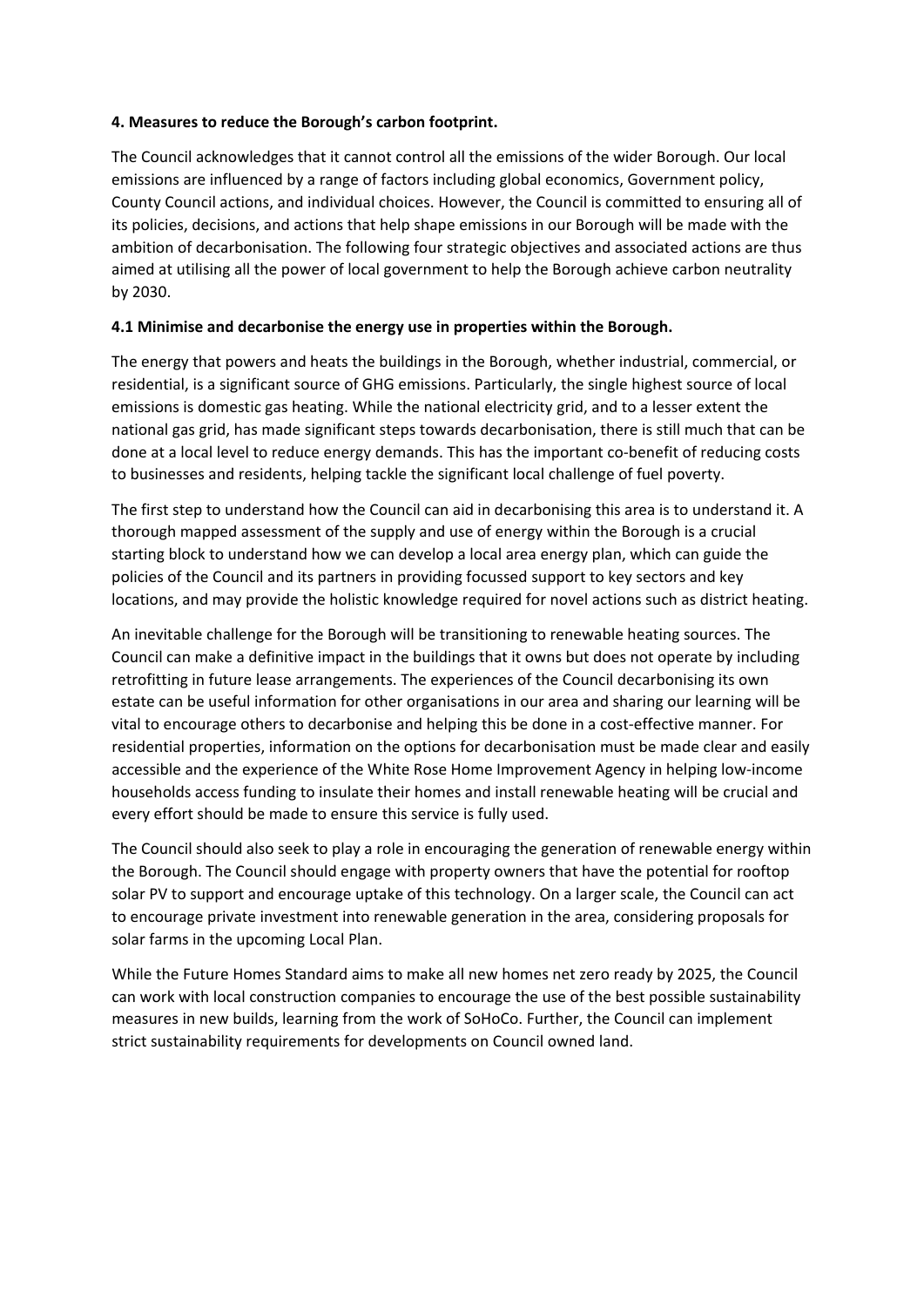| Ref    | Action                                                  | Department                   | Timescale   |
|--------|---------------------------------------------------------|------------------------------|-------------|
| 4.1.1  | Develop a strong understanding of the current energy    | <b>Economic Development</b>  | 2021/22     |
|        | systems and use in the Borough to inform a holistic     | and Regeneration;            |             |
|        | energy plan.                                            | Home Improvement             |             |
|        |                                                         | Agency                       |             |
| 4.1.2  | Identify the largest obstacles to delivering renewable  | <b>Economic Development</b>  | 2021/22     |
|        | heating systems and insulation retrofitting in hard-to- | and Regeneration;            |             |
|        | decarbonise properties and develop methods to           | Home Improvement             |             |
|        | overcome these.                                         | Agency                       |             |
| 4.1.3  | Explore the potential for district heating in densely   | <b>Economic Development</b>  | 2022/23     |
|        | built up areas of the Borough.                          | and Regeneration             |             |
| 4.1.4  | Identify opportunities to stipulate renewable           | <b>Estates and Strategic</b> | 2021/22     |
|        | retrofitting in lease contracts of council owned        | Land                         | and ongoing |
|        | properties throughout the Borough.                      |                              |             |
| 4.1.5  | Disseminate the lessons of retrofitting Council         | Asset Management             | 2021/22     |
|        | operational properties to local businesses and          |                              | and ongoing |
|        | organisations.                                          |                              |             |
| 4.1.6  | Ensure suitable promotion of White Rose Home            | Home Improvement             | Ongoing     |
|        | Improvement Agency and its work to improve energy       | Agency                       |             |
|        | efficiency.                                             |                              |             |
| 4.1.7  | Develop a 'one-stop shop' resource of information for   | <b>Economic Development</b>  | 2022/23     |
|        | energy efficiency and renewable heating measures,       | and Regeneration;            |             |
|        | including available funding.                            | Home Improvement             |             |
|        |                                                         | Agency                       |             |
| 4.1.8  | Maintain a 100% renewable energy provider for           | Home Improvement             | Ongoing     |
|        | households on the iChoosr scheme.                       | Agency                       |             |
| 4.1.9  | Engage with local property owners to promote the        | <b>Economic Development</b>  | 2022/23     |
|        | installation of rooftop solar PV.                       | and Regeneration;            | and ongoing |
|        |                                                         | Home Improvement             |             |
|        |                                                         | Agency                       |             |
| 4.1.10 | Encourage private investment into renewable energy      | Planning; Economic           | 2022/23     |
|        | generation in the Borough through engagement in the     | Development and              | and ongoing |
|        | Local Plan development process.                         | Regeneration                 |             |

Economic Development and Regeneration;

Estates and Strategic

Asset Management

2021/22 and ongoing

Ongoing

Planning

Land;

homes through SoHoCo to promote the construction of

standards in developments on Council‐owned land,

4.1.11 | Disseminate the lessons of constructing low carbon

such as the Better Homes project.

4.1.12 Implement the highest possible sustainability

sustainable properties.

# **Actions to minimise and decarbonise the energy use in properties within the Borough**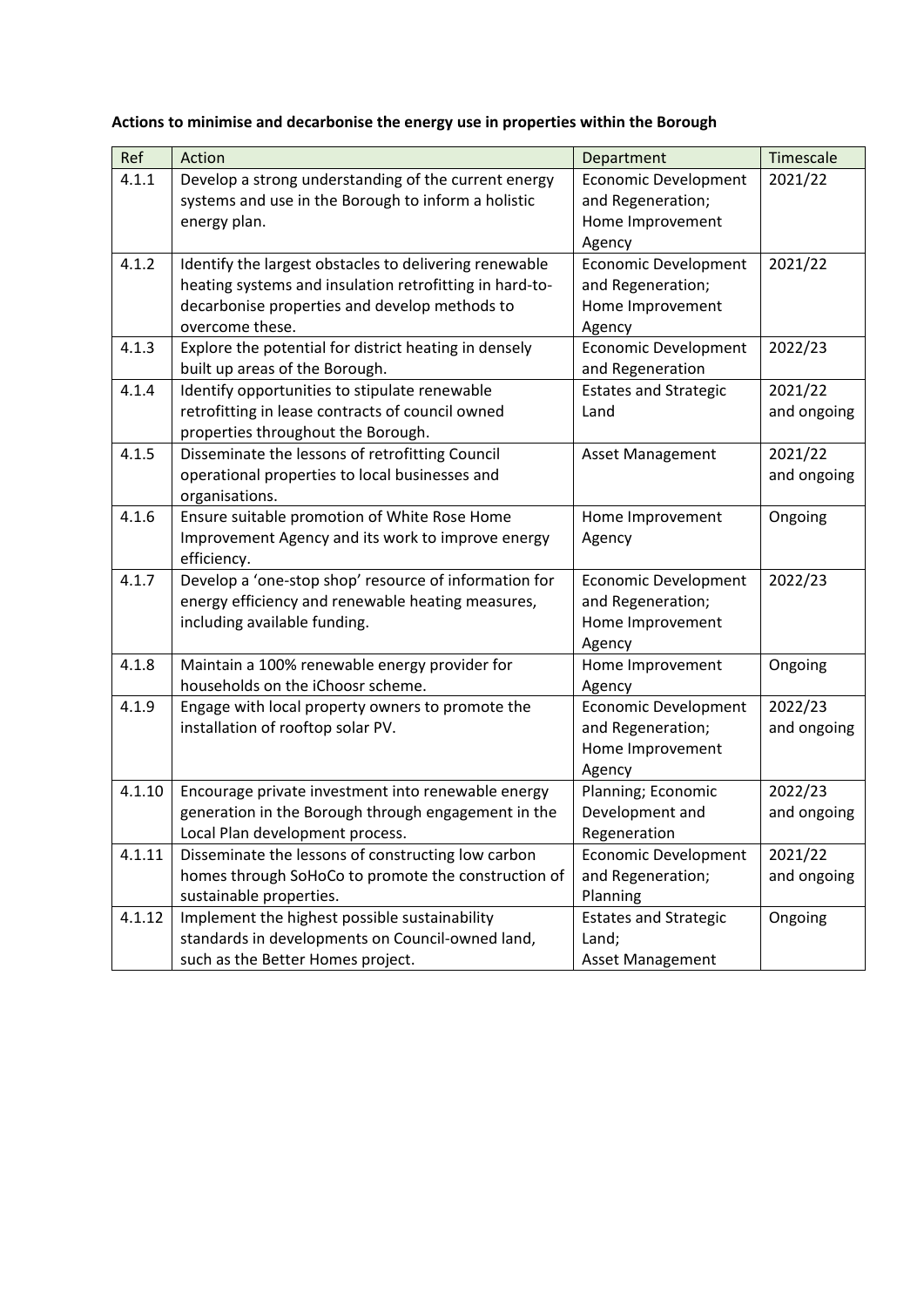# **4.2 Encourage active and public transport to be the primary modes of movement in the Borough and promote the use of EVs where car use is necessary.**

 cars are necessary, potentially with greater use of shared vehicles. While highways powers are under While great strides have been made in decarbonising the energy sector over the last decade and a half, transport GHG emissions have fallen only slightly across the Borough and the country. The future of transport in the Borough must see a large increase in active travel and public transport, with people moving away from cars for relatively short distances and increasingly driving EVs where the remit of North Yorkshire County Council (NYCC), who can deliver on‐street EV charging points and manage the road infrastructure to promote a transport modal shift, there is still a role for local government to encourage this shift in the powers of the Council and how we can work in partnership with NYCC and others.

As the Council shifts its own vehicle fleet to EVs, it will be able to disseminate its learning and experiences to a range of local organisations seeking to do the same, encouraging this shift and helping this happen in a cost-effective manner. The Council also has control over the taxi licensing in the Borough and can use this power to engage with local taxi companies and drivers to support their transition to EVs, identifying the relevant grant opportunities available and what rules the Council may need to set.

 and public transport. Local residents may also benefit from EV car sharing clubs and the Council can The Council also has the power to implement EV charging infrastructure in Council owned car parks, which can help encourage local communities without access to home-charging to transition to EVs. There is also potential to be explored in how this may promote green travel to the Borough from visitors, and the Council's role as a tourist promotion body can encourage visits to the area in EVs explore how it can be involved in aiding or establishing such networks.

The Council's Local Plan presents an opportunity to enable increased uptake of EVs by maintaining the requirements that new homes must include the facility to charge an EV if they include a garage or driveway. Engagement in developing the Local Plan and economic and development outreach can also be used to encourage private investment in large‐scale EV charging sites, or freight consolidation centres that allow smaller EVs to complete freight journeys.

 and influence to reduce the need for transport and improve the provision of public transport. As set Our focus on this area must not be solely on aiding the transition to EVs, but also utilising our power out in the Scarborough Town Centre Strategy and Masterplan, increasing the provision of residential living in the town centre will reduce the need for residents to travel in to the town for work, shopping, and leisure. Transport options in and out of the town centre can also be improved through our work to improve interchange options at Station Hubs, such as Scarborough Station and Seamer Station, which will enable comprehensive sustainable travel options for residents and visitors.

The Council has a good relationship with NYCC that will be utilised to ensure highways powers are utilised to best bring benefit to the Borough and encourage transport modal shift. This will include working with NYCC to implement the Local Cycling and Walking Infrastructure Plan, aiming to deliver 16km of cycle and walkways in key areas in the Borough. We will engage collaboratively with NYCC in their deployment of on‐street EV charging to highlight the need, challenge, and potential of ensuring EV charging is available to those without the ability to park off‐street. There is potential for further encouragement for active travel in developing traffic-free areas, such as the seafront, to be considered by the Council and NYCC. Close liaison with NYCC during the planning process must also continue to ensure that new developments are provided with strong active travel links to key local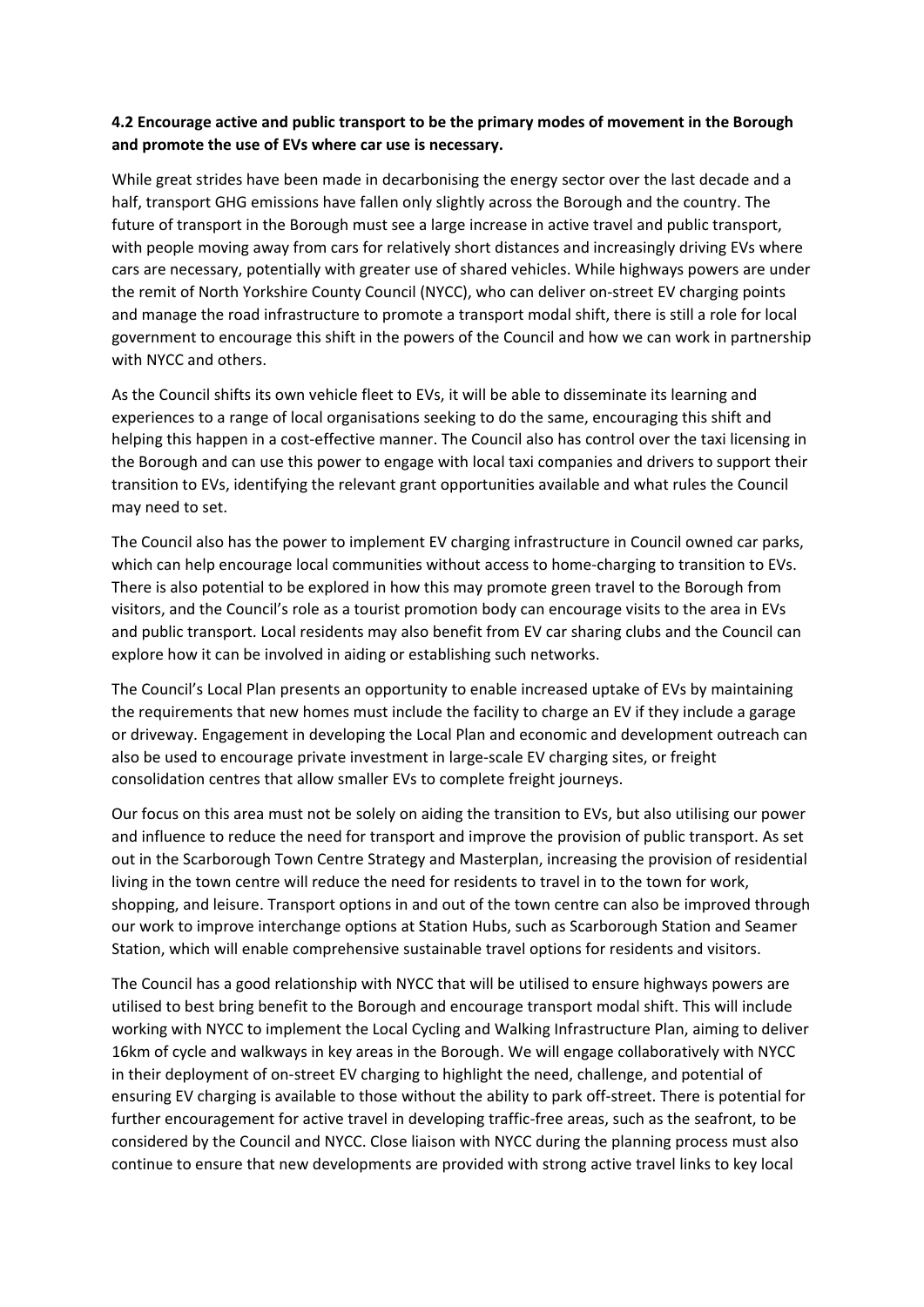areas. Discussions with NYCC can also explore the feasibility of e‐scooter and e‐bike trials in the area as a last-mile transport option that promotes the use of public transport into the urban areas with journeys completed with e-scooters or e-bikes, and explore the feasibility of encouraging transport into urban areas from the periphery by e‐bikes where public transport options are limited.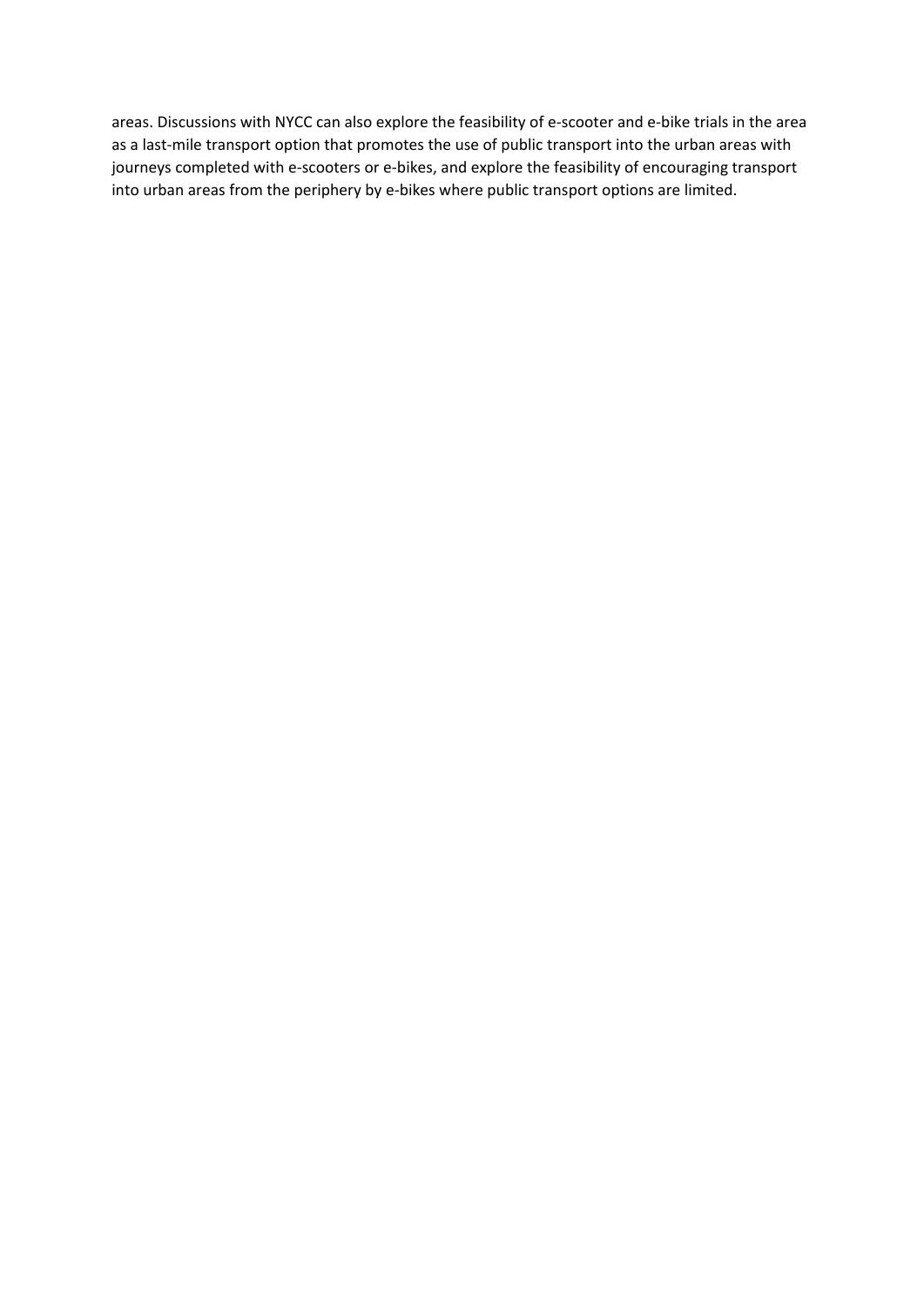**Actions to encourage active and public transport to be the primary modes of movement in the Borough and promote the use of EVs where car use is necessary**

| Ref    | Action                                                                                                         | Department      | Timescale   |
|--------|----------------------------------------------------------------------------------------------------------------|-----------------|-------------|
| 4.2.1  | Disseminate the lessons of converting to an EV fleet to                                                        | Transport       | 2021/22     |
|        | local businesses and organisations.                                                                            |                 | and ongoing |
| 4.2.2  | Engage with local taxi companies to identify the route to                                                      | Licencing       | 2021/22     |
|        | EV taxis.                                                                                                      |                 |             |
| 4.2.3  | Investigate the potential to install EV charging in Council-                                                   | Economic        | 2021/22     |
|        | owned car parks.                                                                                               | Development and |             |
|        |                                                                                                                | Regeneration;   |             |
|        |                                                                                                                | Parking         |             |
| 4.2.4  | Encourage greater use of sustainable transport modes by                                                        | Tourism         | 2021/22     |
|        | visitors to the Borough in promotional messaging.                                                              |                 | and ongoing |
| 4.2.5  | Explore how the Council can aid the establishment of                                                           | Economic        | 2022/23     |
|        | local EV car share clubs.                                                                                      | Development and |             |
|        |                                                                                                                | Regeneration    |             |
| 4.2.6  | Maintain the requirement of new residential properties                                                         | Planning        | Ongoing     |
|        | to provide the facility to charge an EV where there is a                                                       |                 |             |
|        | garage or car parking space in the updated Local Plan<br>and explore extending this to other types of property |                 |             |
|        | with communal parking areas.                                                                                   |                 |             |
| 4.2.7  | Encourage private investment in and facilitate large-scale                                                     | Economic        | 2022/23     |
|        | EV charging stations, including engagement in the Local                                                        | Development and | and ongoing |
|        | Plan development process.                                                                                      | Regeneration;   |             |
|        |                                                                                                                | Planning        |             |
| 4.2.8  | Investigate the need and feasibility for freight                                                               | Economic        | 2023/24     |
|        | consolidation centres and last-mile transport options.                                                         | Development and |             |
|        |                                                                                                                | Regeneration;   |             |
|        |                                                                                                                | Planning        |             |
| 4.2.9  | Work to increase the residential living options in town                                                        | Economic        | Ongoing     |
|        | centres, as in the Scarborough Town Centre Strategy and                                                        | Development and |             |
|        | Masterplan.                                                                                                    | Regeneration    |             |
| 4.2.10 | Explore how key transport hubs can be developed into                                                           | Economic        | Ongoing     |
|        | comprehensive sustainable transport hubs, as in the                                                            | Development and |             |
|        | Scarborough Town Centre Strategy and Masterplan.                                                               | Regeneration    |             |
| 4.2.11 | Work with NYCC to deliver the Local Cycling and Walking                                                        | Economic        | Ongoing     |
|        | Infrastructure Plan and other measures to increase                                                             | Development and |             |
|        | active travel in the Borough.                                                                                  | Regeneration    |             |
| 4.2.12 | Support NYCC in the installation of on-street EV charging                                                      | Economic        | Ongoing     |
|        | points across the Borough.                                                                                     | Development and |             |
|        |                                                                                                                | Regeneration    |             |
| 4.2.13 | Explore the potential of traffic-free seafronts.                                                               | Economic        | 2022/23     |
|        |                                                                                                                | Development and |             |
|        |                                                                                                                | Regeneration;   |             |
|        |                                                                                                                | Parking         |             |
| 4.2.14 | Explore the potential of e-bike and e-scooter schemes in                                                       | Economic        | 2021/22     |
|        | urban and periphery areas.                                                                                     | Development and |             |
|        |                                                                                                                | Regeneration    |             |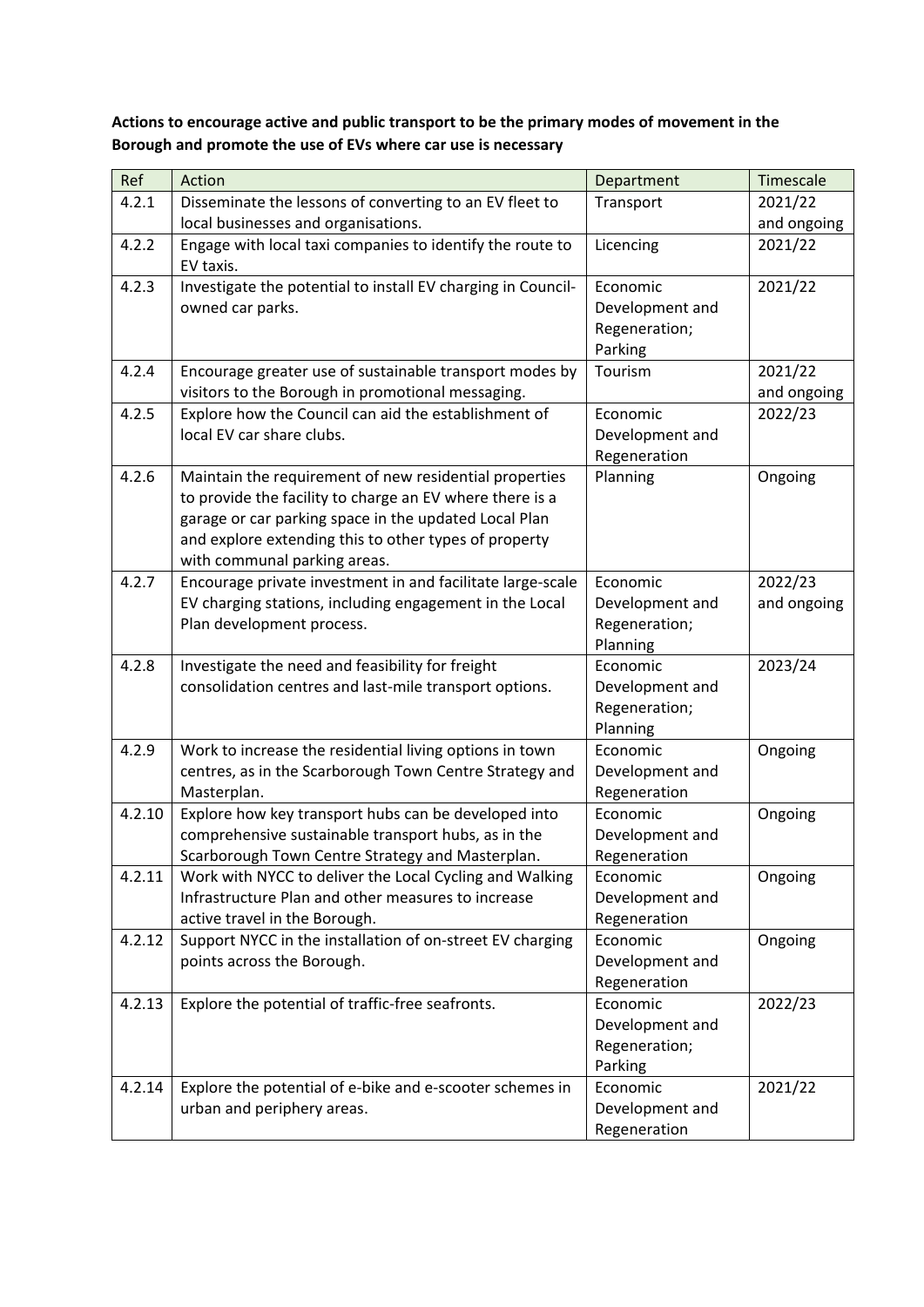# **4.3 Grow a greener Borough with more land used for carbon sequestration.**

 that we have a large potential to continue to utilise our beautiful natural capital in the fight against Achieving carbon neutrality in the Borough cannot occur through emission reductions alone. Our use of land must enable a greater level of carbon storage, with more trees and restored peatland. The doubling of carbon sequestration of the Borough's land use over the last decade and a half shows climate change. However, we do not have the level of data and understanding necessary to radically drive this forward. Sophisticated mapping of the potential for planting trees and other vegetation, and of the current state of our peatland is needed to inform our policies going forward, ensuring our natural capital projects adhere to the principle of 'right tree, right place'.

With strong knowledge of our natural capital and its potential we can better engage with landowners seeking to manage their land to reduce carbon emissions, including seeking land for woodland development or habitat creation in the Local Plan process. Our developers seeking to provide biodiversity net gain can be encouraged to embed carbon sequestration into these measures, as well.

 communities whose ways of life require growing crops and keeping livestock. The Council can do Not all land can host trees and the Borough is home to a number of thriving agricultural more to engage with these communities and partners to promote sustainable farming practices.

The Council can also make smaller scale changes to increase carbon storage by increasing its own tree planting and supporting local communities to grow small community gardens and woodlands. The Council will also look to work with low/no peat compost to aid restoration of peat within and outside the Borough.

| Ref   | Action                                                                                                                                                                                                                                               | Department                                                             | Timescale              |
|-------|------------------------------------------------------------------------------------------------------------------------------------------------------------------------------------------------------------------------------------------------------|------------------------------------------------------------------------|------------------------|
| 4.3.1 | Develop a strong understanding of the current and<br>potential natural capital of the Borough to guide<br>woodland creation policies and action, including an<br>understanding of the potential impacts of climate<br>change on our natural capital. | Parks;<br>Planning;<br><b>Economic Development</b><br>and Regeneration | 2022/23                |
| 4.3.2 | Utilise natural capital information to engage<br>landowners in high-value and high potential areas<br>to maintain and increase woodland cover.                                                                                                       | Parks;<br>Planning;<br><b>Economic Development</b><br>and Regeneration | 2022/23                |
| 4.3.3 | Develop a strong understanding of the current<br>state of peatland in the Borough to identify sites<br>and actions for restoration.                                                                                                                  | Parks;<br><b>Economic Development</b><br>and Regeneration              | 2022/23                |
| 4.3.4 | Encourage developers to consider aspects of<br>carbon sequestration in biodiversity net gain<br>proposals.                                                                                                                                           | Planning                                                               | 2021/22<br>and ongoing |
| 4.3.5 | Engage with partners including the North York<br>Moors National Park, Grow Yorkshire, and others to<br>identify how we can support the decarbonisation of<br>agriculture within the Borough.                                                         | <b>Economic Development</b><br>and Regeneration                        | 2022/23                |
| 4.3.6 | Encourage community tree planting schemes in<br>local communities.                                                                                                                                                                                   | <b>Economic Development</b><br>and Regeneration                        | Ongoing                |
| 4.3.7 | Test the efficacy of low/no-peat compost for<br>Council plantings.                                                                                                                                                                                   | Parks                                                                  | 2021/22                |

# **Actions to grow a greener Borough with more land used for carbon sequestration**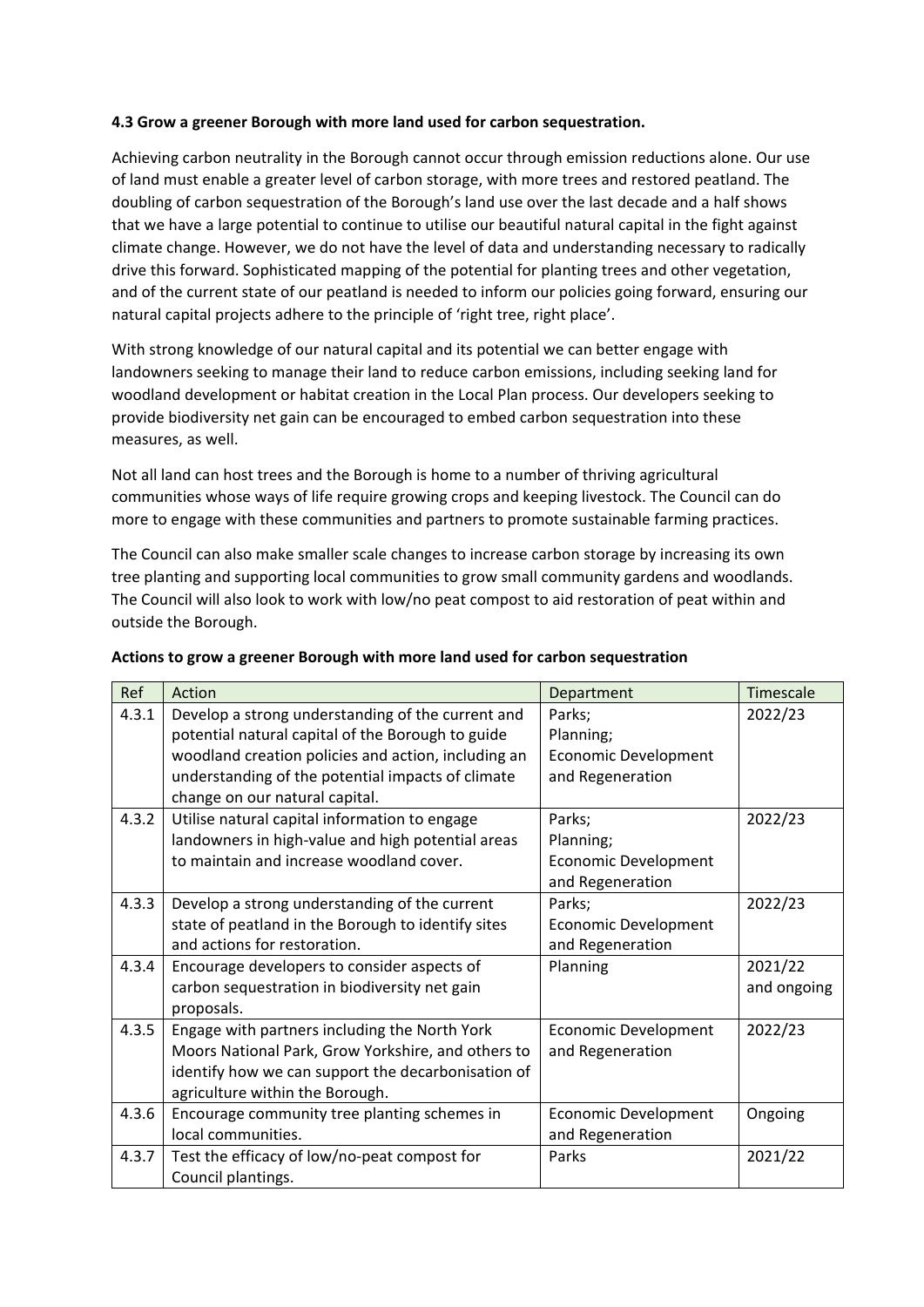# **4.4 Develop a strong green and circular economy that builds upon a community that understands and cares about climate change.**

To achieve these ambitious goals, the Borough's economy needs to play host to a variety of newly developing skills and sectors. The Borough needs strong local businesses to install renewable heating systems, EV chargers, or rooftop solar PV panels, otherwise we will not deliver the pace and scale of decarbonisation we desire. The Council must thus work collaboratively with educational and business partners, such as the Skills Village, to ensure our workers and business leaders of the coming years have the skills they need.

Our growing local economy must also be embedded in circular economy principles, where one organisation's waste becomes another's key resource. The Council can play a key role here in encouraging greater recycling rates through its channels of communication and seeking opportunities to accept a wider range of goods for recycling, including food waste from 2023 as national legislation changes.

The Council are proud of the efforts of communities and business in the Borough already incorporating their own circular economy principles in their work and there is room to do more to encourage and celebrate this. In our key tourism sector, there is also the potential to go further and work with our businesses to provide regenerative visitor experiences, where visitors make a positive contribution to our natural environment through actions such as tree planting.

Such passion for sustainability and knowledge about climate change in our communities, businesses, and visitors must also be more widely strengthened and celebrated. The Council can work to embed climate change into community support and engagement, highlighting the positive impacts that can come from climate action at a local and personal level, working with trusted community leaders and institutions such as schools and community groups.